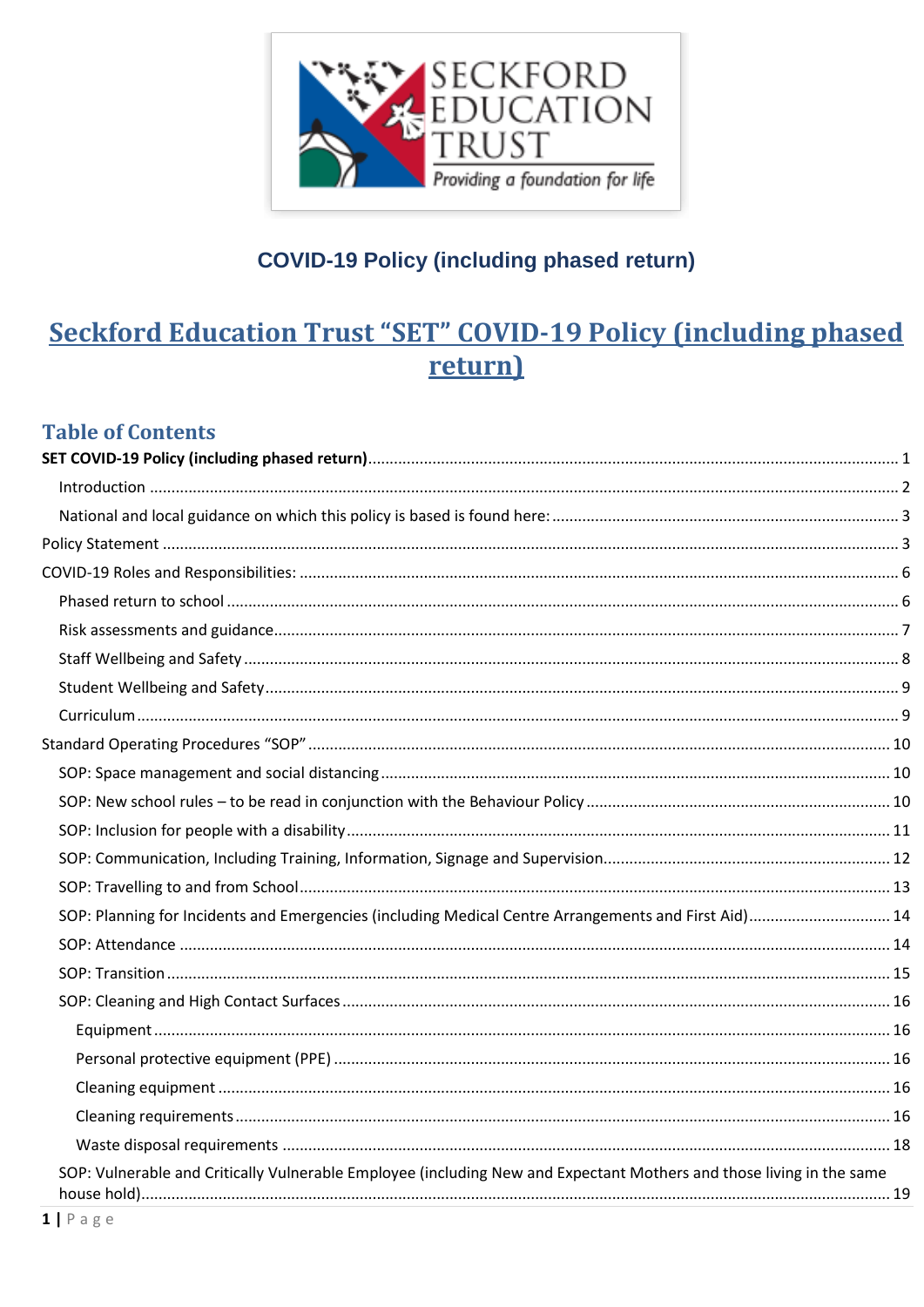

## <span id="page-1-0"></span>**Introduction**

The Seckford Education Trust (the Trust) is implementing a phased return to school from 1<sup>st</sup> June 2020 at the earliest, until such time as all staff and students are safely returned to school and operating in a fully open, safe and secure environment with no COVID-19 related restrictions.

This may take many months and so a phased return will require patience, resilience and considerable effort to ensure the school environment remains COVID-19 secure, at all times, during transition.

The Trust recognises that during this transition:

- Our core obligation is to ensure "so far as is reasonably practicable the health, safety and welfare of employees and the safety of non-employees".
- We hold the prime responsibility for ensuring the safety of, first and foremost our students but also and as importantly:
	- Staff and volunteers;
	- **Parents and guardians;**
	- Guests and visitors;
	- **Contractors and delivery services.**

Ultimately, all need to know that The Trust is a safe environment in which to operate and learn.

This Policy is based on the following school documents:

- Health and Safety Policy
- **•** Behaviour Policy
- Safeguarding Policy
- Accessibility and Inclusion Policy
- General School Risk assessments
- Specific Risk Assessments for Departments, Year Groups, Classes and Activities
- Analysis and Planning Guidance
- The Fire Policy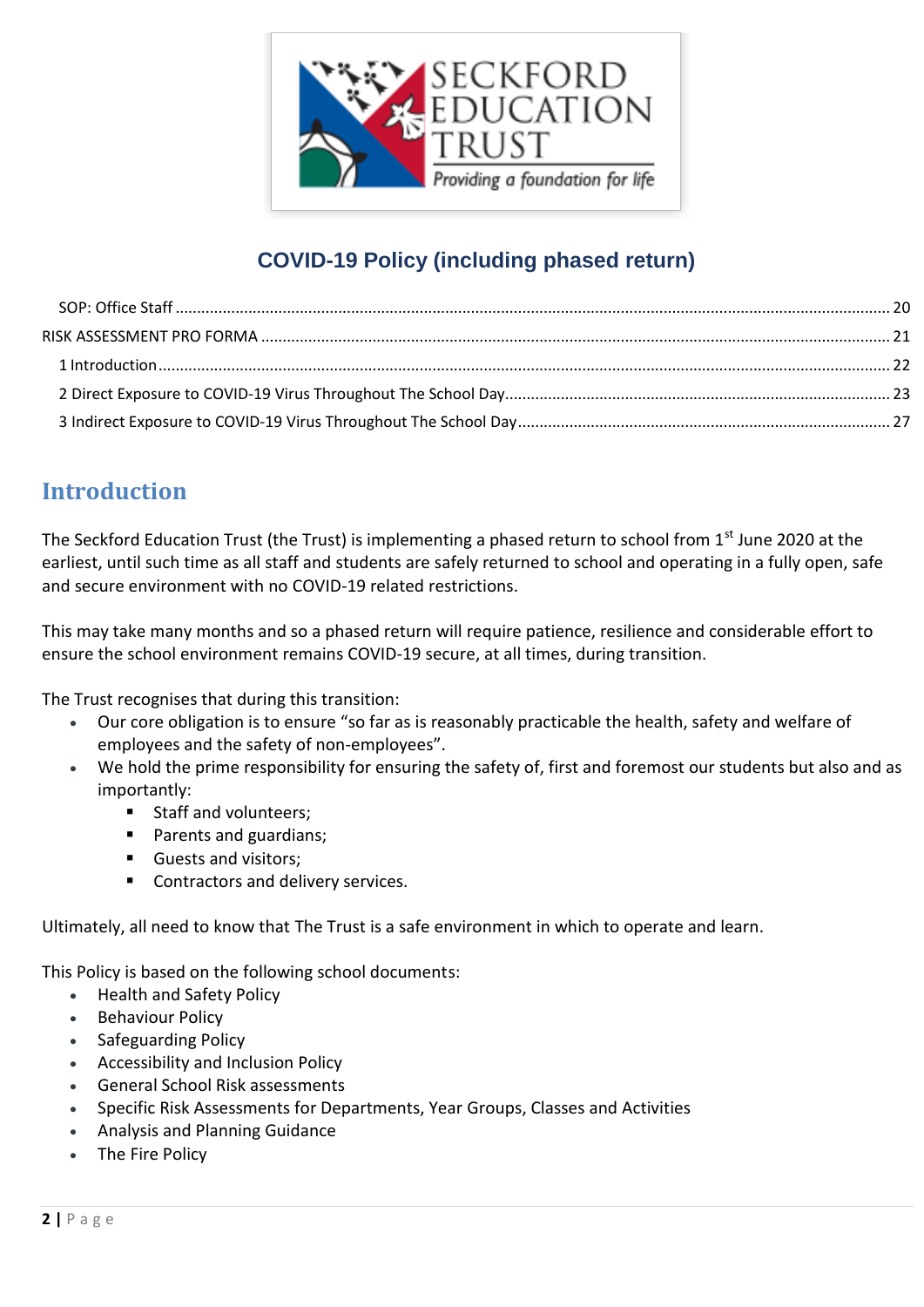

## <span id="page-2-0"></span>**National and local guidance on which this policy is based is found here:**

- All DfE guidance linked to the coronavirus outbreak: [https://www.gov.uk/government/collections/coronavirus-COVID-19guidance-for-schools-and-other](https://www.gov.uk/government/collections/coronavirus-covid-19guidance-for-schools-and-other-educational-settings)[educational-settings](https://www.gov.uk/government/collections/coronavirus-covid-19guidance-for-schools-and-other-educational-settings)
- **Preparing for the wider opening of schools: [https://www.gov.uk/government/publications/preparing-for](https://www.gov.uk/government/publications/preparing-for-the-wideropening-of-schools-from-1-june)**[the-wideropening-of-schools-from-1-june](https://www.gov.uk/government/publications/preparing-for-the-wideropening-of-schools-from-1-june)
- Actions for schools during coronavirus outbreak: [https://www.gov.uk/government/publications/COVID-](https://www.gov.uk/government/publications/covid-19-schoolclosures/guidance-for-schools-about-temporarily-closing)[19-schoolclosures/guidance-for-schools-about-temporarily-closing](https://www.gov.uk/government/publications/covid-19-schoolclosures/guidance-for-schools-about-temporarily-closing)
- Critical workers list[: https://www.gov.uk/government/publications/coronavirus-COVID-19-maintaining](https://www.gov.uk/government/publications/coronavirus-covid-19-maintaining-educationalprovision)[educationalprovision](https://www.gov.uk/government/publications/coronavirus-covid-19-maintaining-educationalprovision)
- Actions to prepare for wider opening: [https://www.gov.uk/government/publications/actions-for](https://www.gov.uk/government/publications/actions-for-educational-and-childcare-settings-to-prepare-for-wider-opening-from-1-june-2020/opening-schools-for-more-children-and-young-people-initial-planning-framework-for-schools-in-england)[educational-and-childcare-settings-to-prepare-for-wider-opening-from-1-june-2020/opening-schools-for](https://www.gov.uk/government/publications/actions-for-educational-and-childcare-settings-to-prepare-for-wider-opening-from-1-june-2020/opening-schools-for-more-children-and-young-people-initial-planning-framework-for-schools-in-england)[more-children-and-young-people-initial-planning-framework-for-schools-in-england](https://www.gov.uk/government/publications/actions-for-educational-and-childcare-settings-to-prepare-for-wider-opening-from-1-june-2020/opening-schools-for-more-children-and-young-people-initial-planning-framework-for-schools-in-england)
- **Information for parents / carers about wider opening:** [https://www.gov.uk/government/publications/closure-ofeducational-settings-information-for-parents](https://www.gov.uk/government/publications/closure-ofeducational-settings-information-for-parents-and-carers/reopening-schools-and-other-educational-settings-from-1-june)[and-carers/reopening-schools-and-other-educational-settings-from-1-june](https://www.gov.uk/government/publications/closure-ofeducational-settings-information-for-parents-and-carers/reopening-schools-and-other-educational-settings-from-1-june)
- Government Legislation: Employment Rights Act 1996 <http://www.legislation.gov.uk/ukpga/1996/18/contents>
- **The FAQs on the SCC website are regularly being updated for further guidance and support:** [https://www.suffolk.gov.uk/coronavirus-COVID-19/schools-guidance/](https://www.suffolk.gov.uk/coronavirus-covid-19/schools-guidance/)

# <span id="page-2-1"></span>Policy Statement

#### The Trust will: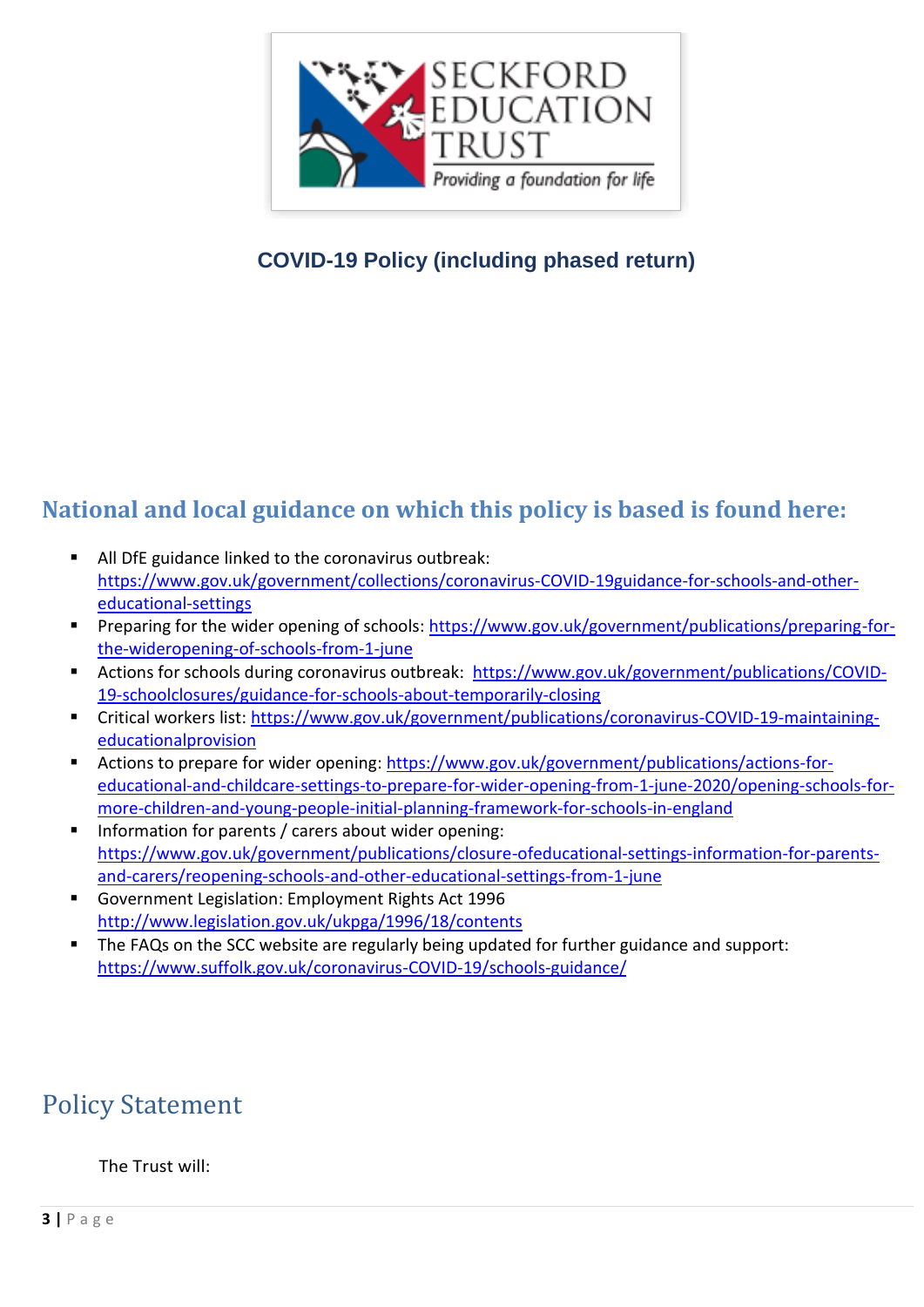

Establish and implement a COVID-19 Secure System to manage the risks associated with our premises and activities.

Regularly monitor our performance and revise our systems as necessary to ensure we achieve our objective of continuous improvement.

Provide sufficient resources to meet the requirements of this policy and aim to achieve the standards of 'Good Practice' applicable to our activities.

Actively promote an open attitude to COVID-19 issues, encouraging all those associated with The Trust to identify and report COVID-19 exposure hazards so that we can all contribute to creating and maintaining a safe working and learning environment.

Communicate and consult with our staff, Trustees and pupils on all issues affecting their Health and Safety and in so doing bring this policy to their attention.

Provide adequate COVID-19 training for our staff to enable them to work safely and effectively and to ensure they are competent and confident in the work activities they carry out.

Carry out and regularly review risk assessments to identify hazards and existing control measures. We will prioritise, plan and complete any corrective actions required to reduce risk to an acceptable level.

Ensure that responsibilities are allocated and understood, and effectively implemented and monitored.

Retain access to competent advice and assistance, thereby ensuring that we are aware of relevant changes in legislation and 'Good Practice'.

It is the duty of all of us:

- To take reasonable care of our own health
- To take reasonable care of the safety of others who may be affected by what we do or fail to do
- To co-operate so that we can all comply with our legal duties
- To ensure we do not interfere with or misuse anything provided in the interests of Health and Safety.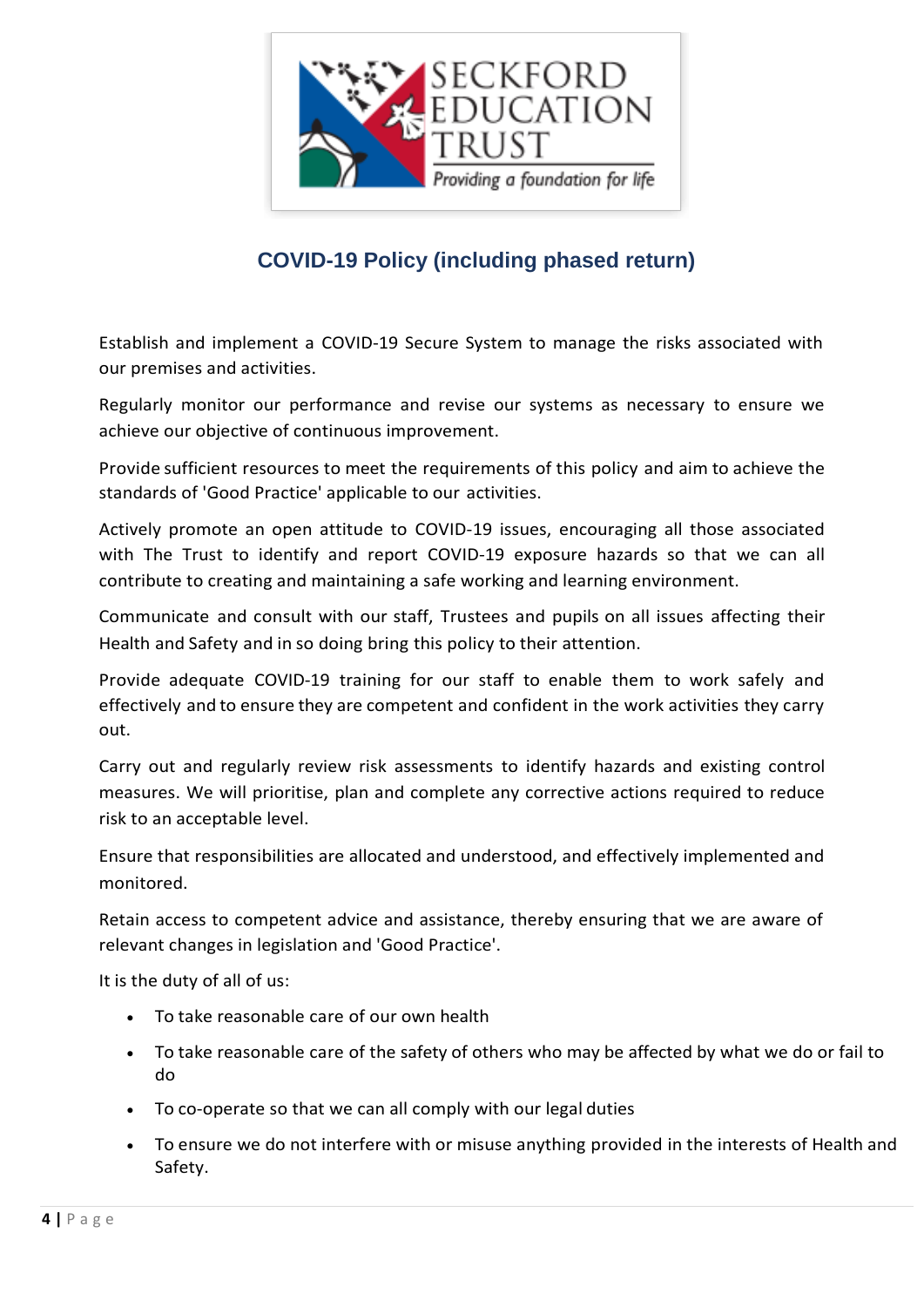

| Signed                 | Signed                                                            |
|------------------------|-------------------------------------------------------------------|
| Mr Graham Watson - CEO | Mr James Wellesley Wesley - Chairman<br><b>Board of Governors</b> |
| Date:                  | Date:                                                             |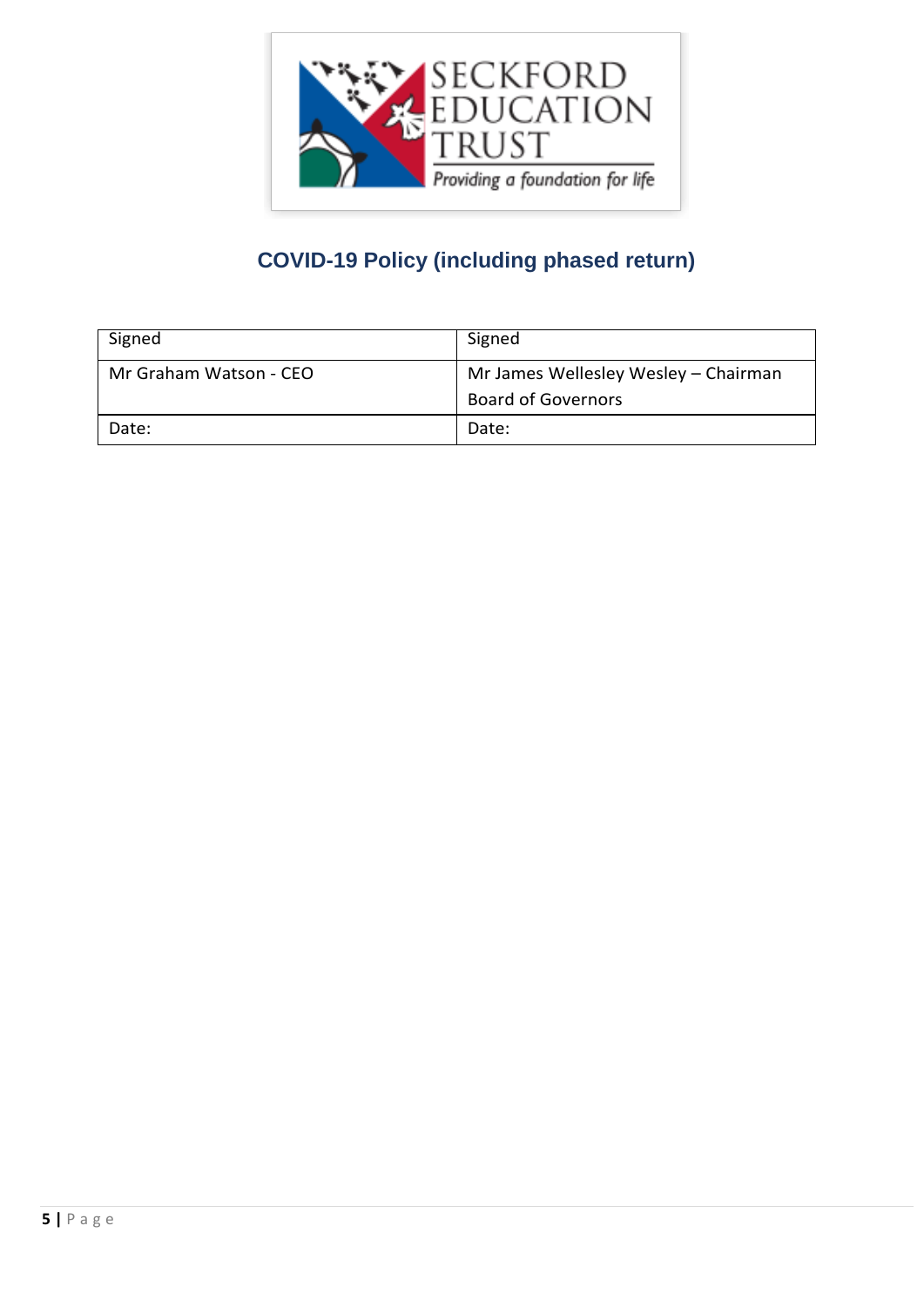

# <span id="page-5-0"></span>COVID-19 Roles and Responsibilities:

The COVID-19 points of contact for the school(s) are *The Chief Operating Office and The Heads of School;* their main responsibilities are:

- Reading and assessing daily government, DofE, PHE and ISBA bulletins.
- How information is passed and key messages and issues highlighted.
- Liaising with SLT and the planning team to ensure messaging is clear, regularly updated and authorised for communication through ParentMail and other systems
- Maintaining a complete record of all COVID-19 documents, publications and communications.
- Co-ordinating with all staff including support staff and contractors the new and / or revised measures and their implementation.
- Lesson learned debriefs including changes to risk assessments, safety plan, SD and hygiene rules, extra training that may be required and if rules were adhered to and the control measures sufficient.

The COVID-19 Incident Management Team ("IMT") will meet weekly to review matters or as changes are required. The IMT will consist of:

- The Chief Executive
- SET Chief Operating Officer
- The Heads of School
- The Director of Operations
- The Director of HR
- SET Administration Manager

## <span id="page-5-1"></span>**Phased return to school**

Currently government advice suggests, whilst recognising the safety of children and staff is of the utmost priority, that from the earliest of 1 June 2020, the return to school should include:

- Nursery, Reception, year 1 and year 6, alongside priority groups.
- Secondary schools and sixth form to offer some face-to-face support to supplement the remote education of year 10 and year 12 students who are due to take key exams next year.
- Nurseries and other early years providers, including child-minders.
- Alternative provision settings should mirror the approach for mainstream schools and also offer some faceto-face support for year 10 and 11 students.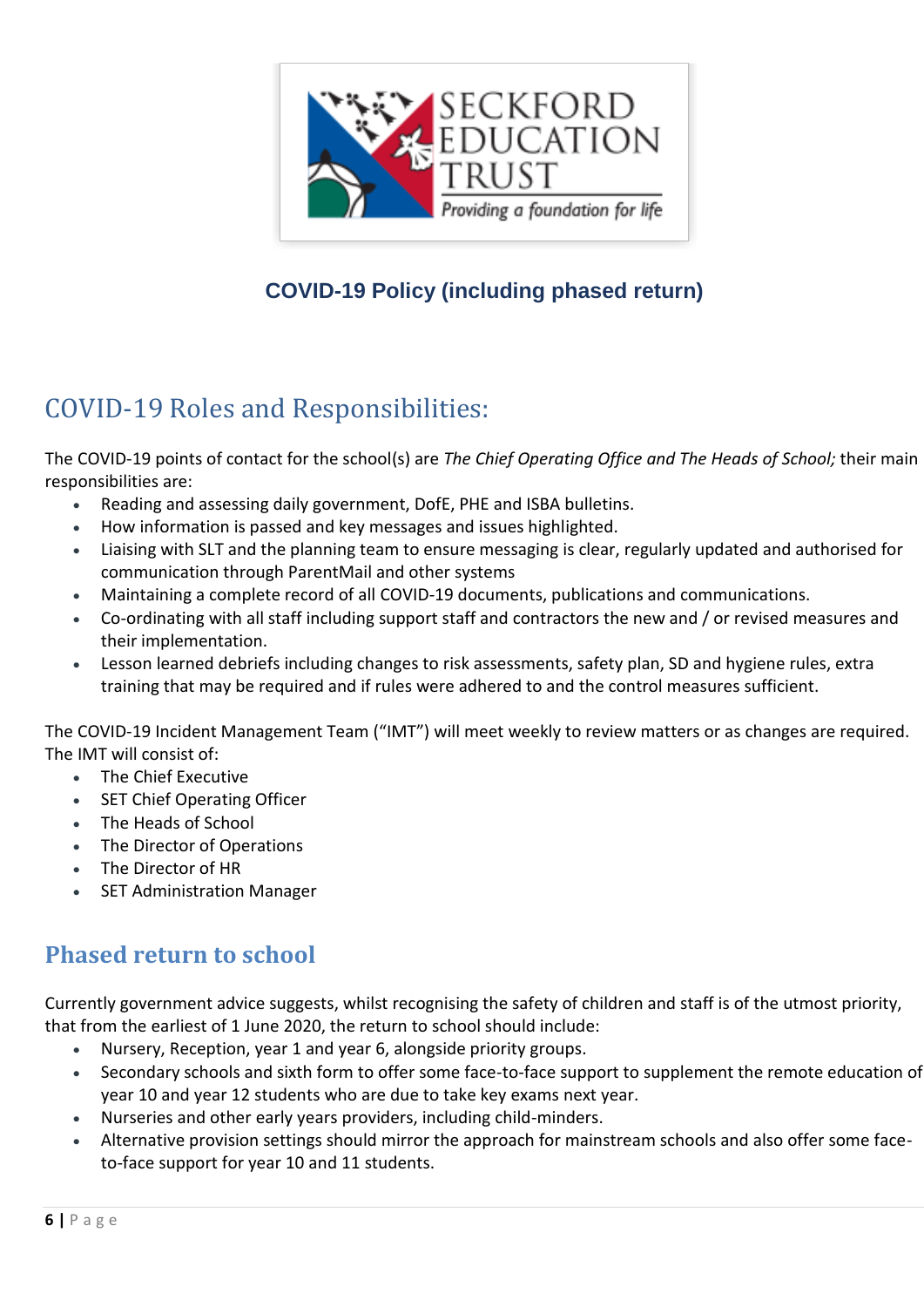

 Special schools, special post-16 institutions and hospital schools will work towards a phased return of more children and young people without a focus on specific year groups.

The Government is keen for all students to return to school as soon as the scientific advice allows and recognising that this will then allow more families to return to work.

[*Note: Insurers are currently against pupils / students returning to school if they are not on the government list. Insurers do not need to see risk assessments but do need to be confident the school has conducted a rigorous analysis and series of risk assessments.*]

The return to "fully open" is likely to transition, if the conditions are safe, through the following stages:

- Fully Closed No one on site except, security and maintenance staff.
- Open R Teaching is all achieved remotely.
- Open K Key staff and vulnerable children in school. All other teaching remote.
- Open B In transition: reception, year 1, year 6 and Open K (above).
- **Open T** In transition: some teaching in school and some remotely including years 10.
- Open Business as usual: with caveats guided by government advice e.g. no visitors or trips.
- Fully Open Business as usual: no travel or trip restrictions.

### <span id="page-6-0"></span>**Risk assessments and guidance**

The school is required to carry out a series of risk assessments directly addressing hazards associated with COVID-19 and operating safely. As The Trust has more than 50 employees the COVID-19 risk assessments will be published on the school website.

Assessing COVID-19 is particularly complex as the outcome of the many and varied risk assessments for one group within school e.g. departments, year groups, classes and activities will have an impact on other groups e.g. teaching staff, support staff, visitors and contractors [if these groups are allowed access to school] and pupils of other age groups. Therefore it is vital that each risk assessment complements all the others to ensure risks are identified and properly mitigated across the school.

Each risk assessment will require daily revision and should include but not be limited to:

- Social Distancing "SD" and other hygiene rules communicated, understood and applied.
- Staff and Students reminded and checked to ensure they are complying with hygiene and SD rules.
- Whether there are sufficient supplies of hygiene materials and are they well placed around the school.
- Has the cleaning regime been regularly re-assessed and, if necessary, revised?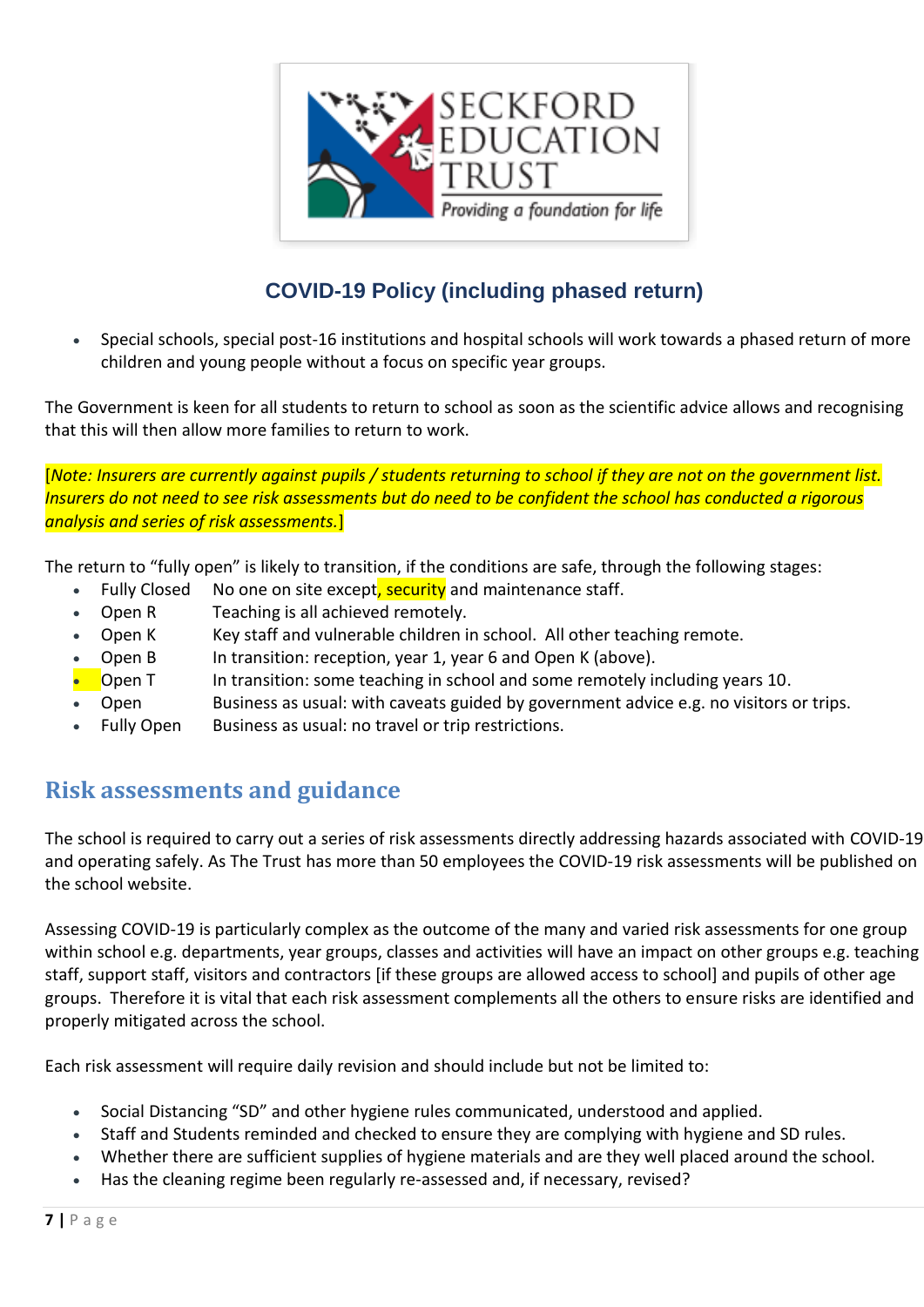

- Identifying precautions for keeping shared equipment (e.g. keyboards, pens, musical instruments) clean.
- Are high-risk areas being regularly monitored (including boarding areas) for hygiene?
- Are SD rules different for various activities (play, games, drama, music) and locations (classroom, playground, boarding house) and have all adhered to these SD rules?
- Removing where possible soft toys, furnishings and items that are hard to clean.
- Is the re-allocation of indoor and outdoor space working?
- Are all the hazards in the risk assessments properly mitigated and regularly re-assessed?

Note that the school is responsible, via the COVID-19 coordinator / officer, for:

- Updating Safeguarding, code of conduct and medical policies and procedures so staff and students feel safe.
- Government advice is regularly accessed, assessed, recorded, communicated and applied.
- Unions are regularly consulted on plans for re-opening and changes to operation.
- Changes are regularly reviewed by Trustees and communicated to staff, students and parents.
- Insurers are consulted before the school re-opens and / or plans are amended.
- Revising the policy for those wearing (or not) PPE.
- Updating emergency procedures, fire drills and assembly points.
- Re-assess that access to school is controlled effectively and details of visitors etc. (if allowed) are recorded.
- Plans for school events including plays, concerts, parent and teacher meetings etc.
- Preparing contingency plans in place for the transition to full opening (or re-closing).

### <span id="page-7-0"></span>**Staff Wellbeing and Safety**

The Trust is committed to ensuring:

- Measures are taken to acquire an indication of potential student numbers before opening to assess appropriate staff ratios (qualified teachers are qualified to teach any secondary or primary year group, including EYFS, support provided where relevant)
- That the wellbeing of school leaders is supported by Line Managers, the leaderships team and HR, who are Mental Health first aid trained.
- Risk assessments are in place that consider staff anxiety linked to returning to work, new working practices and social distancing advice for schools and setting
- All staff are having appropriate 'breaks', while maintaining statutory requirements for safeguarding, first aid and health and safety
- Staff working practices, including flexible working, to support workload, expectations and staff wellbeing
- Regular checks on all staff wellbeing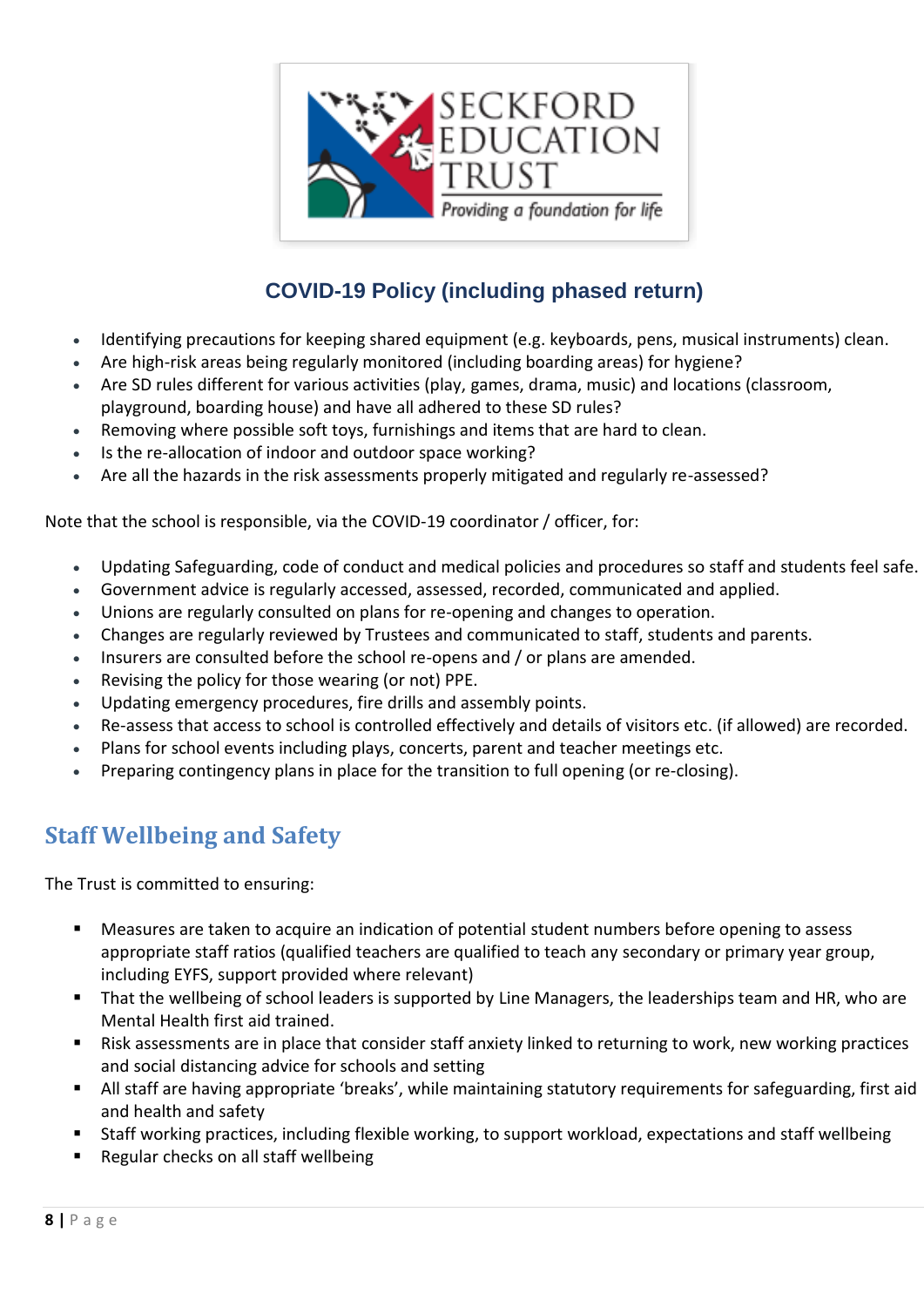

- Impact on staff with protected characteristics are considered, including race and disability, in developing your approach
- Consideration for staff with underlying health concerns who are clinically extremely vulnerable and those who live with someone who is clinically extremely vulnerable, and provision for working from home e.g. providing remote learning. Please refer to the SOP below.

## <span id="page-8-0"></span>**Student Wellbeing and Safety**

The Trust is committed to ensuring:

- Suitable and Sufficient mental health, pastoral or wider wellbeing support for children (e.g. bereavement support)
- **Consideration of impact on students with protected characteristics, including race and disability, in** developing our approach
- Opportunities for children to talk about their experiences over the last few weeks
- Opportunities for 1:1 conversations
- Re-focused lessons on relevant topics e.g. mental wellbeing and staying safe
- Pastoral activities e.g. renewing and developing friendships

## <span id="page-8-1"></span>**Curriculum**

In light of the COVID-19 Pandemic SET is committed to both on-line learning and teaching and face to face support and intervention, in line with DFE guidance.

SET will continue to enable students to access the full curriculum, with an appropriate balance of key concepts and skills, including phonics and PSHE/Careers. Each subject area has a revised curriculum for the Trinity Term; in school delivery will be in line with social distancing guidelines.

Lesson structure will remain unchanged; there will be a 'Do-it-now' task and teachers modeling expected outcomes. Work will be differentiated with a focus on overcoming barriers to engagement and access for all.

Students will receive formative feedback in line with the Trust's marking and feedback policy.

Further details can be found in the Teaching and Learning Handbook and the Curriculum overview document.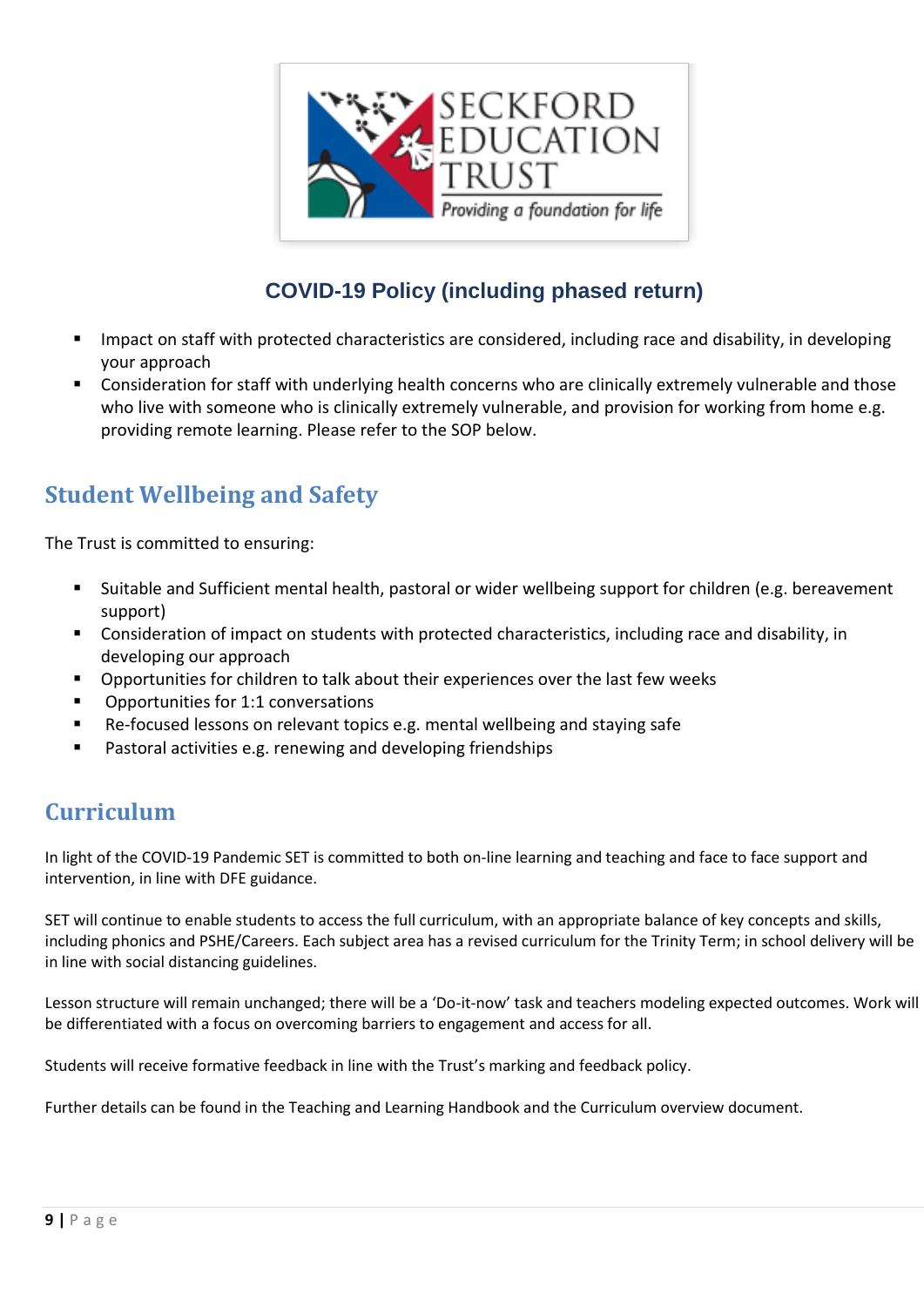

# <span id="page-9-0"></span>Standard Operating Procedures "SOP"

## <span id="page-9-1"></span>**SOP: Space management and social distancing**

Departments, year and activities groups must consider the following as part of the planning and risk assessments:

- Contact and mixing are minimised.
- Maximum use of outdoor spaces.
- Altering classroom layout with desks spaced 2m apart.
- Changing timetables so assemblies, breaks, lunch, playtime, drop-off and pick-up times are staggered.
- Small consistent groups (bubbles) of students (no more than 15 at the time of writing).
- Students to remain in "bubbles" at all times during the day with a minder or own set of teachers / assistants.
- "Bubbles" stay away from other people and groups.
- Where possible in and out routes are identified in buildings.
- Spaces such as halls and dining areas are used at half capacity.
- Groups are staggered through the indoor and outdoor spaces.

Some risk assessments and SOPS should refer to specialist medical issues noting the importance of GDPR rules:

- Who has pre-existing medical conditions and are they fully declared?
- Have all vulnerable students, parents and staff been identified and recorded?
- For those tested positive for COVID-19 is it recorded (for elimination purposes)?
- Who has come into contact with anyone tested positive to COVID-19?
- Has anyone been sent home with COVID-19 symptoms (a cough, high temperature or shortness of breath)?

## <span id="page-9-2"></span>**SOP: New school rules – to be read in conjunction with the Behaviour Policy**

The following additional school rules are now a requirement for all students:

- SD rules (which may be different for various activities) such as play, games, drama, music.
- SD rules (which may again be different) for classroom, playground, boarding house etc.
- Hygiene rules (if not already enforced and supervised):
	- o "Catch it, bin it, kill it".
	- o Wash hands for 20 seconds"
		- Before arriving at school and immediately after arriving at home.
		- At every break.
		- After all visits to the toilet and before / after meals.
- Rules for breaks, lunch and hydration.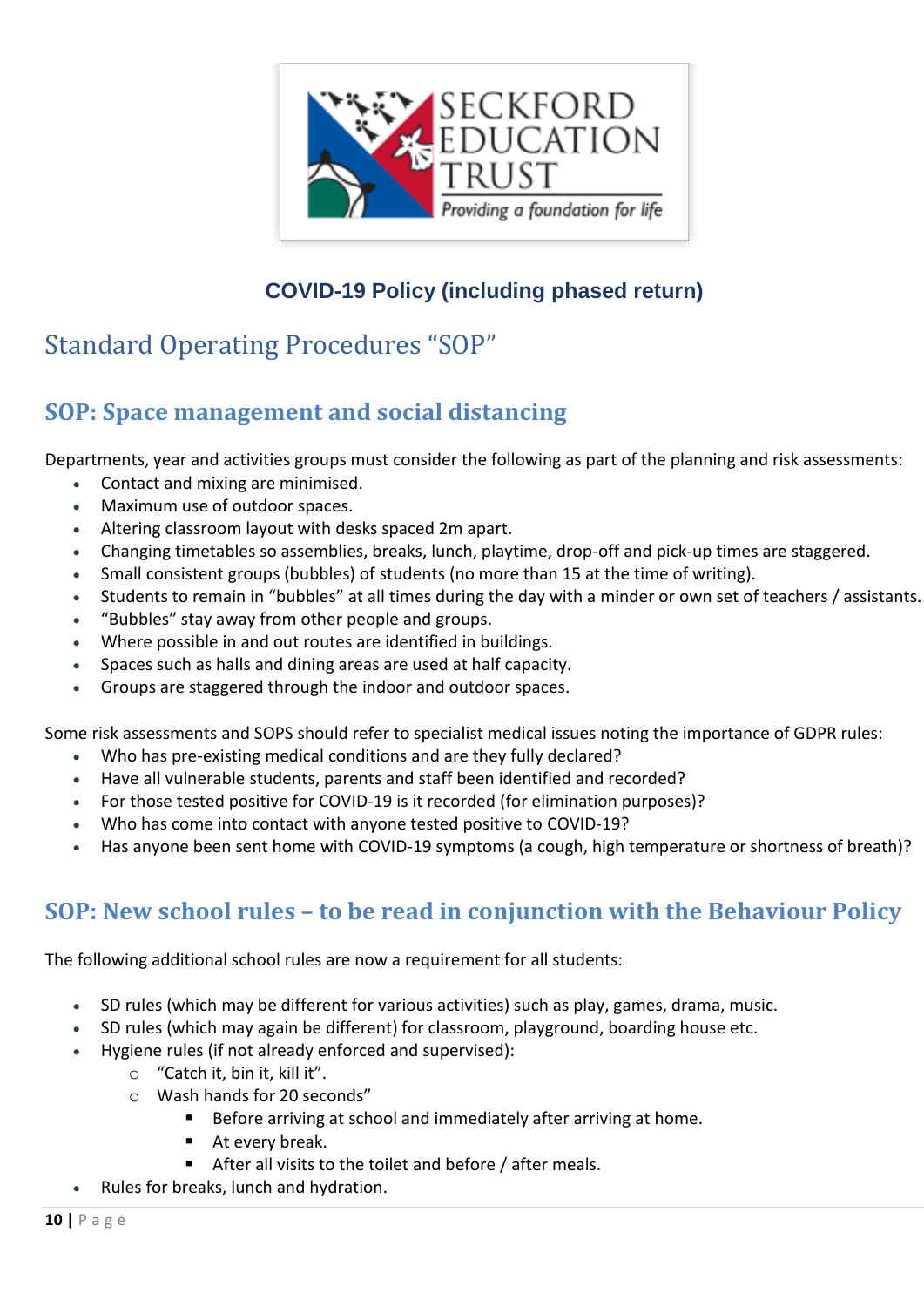

- External socialising rules for shopping; parties; games and play.
- Tracing. All students, parents and staff log their travel details (via the online portal) other than home, school or local travel.
- Minimise all contact and mixing outside your class "bubble" during breaks

| Site-Specific Controls and Measures in Place:    |                 |  |
|--------------------------------------------------|-----------------|--|
| <b>Assessor Signature:</b>                       | Completed Date: |  |
| Manager Signature<br>(if different to assessor): | Completed Date: |  |

## <span id="page-10-0"></span>**SOP: Inclusion for people with a disability**

The Trust will ensure that reasonable adjustments are made where possible to ensure that people with a disability (mobility, visual and hearing impairment, medical conditions and hidden disabilities) are protected in terms of temperature testing, hygiene solutions and emergencies.

| Site-Specific Controls and Measures in Place: |                 |  |
|-----------------------------------------------|-----------------|--|
|                                               |                 |  |
|                                               |                 |  |
|                                               |                 |  |
| <b>Assessor Signature:</b>                    | Completed Date: |  |
|                                               |                 |  |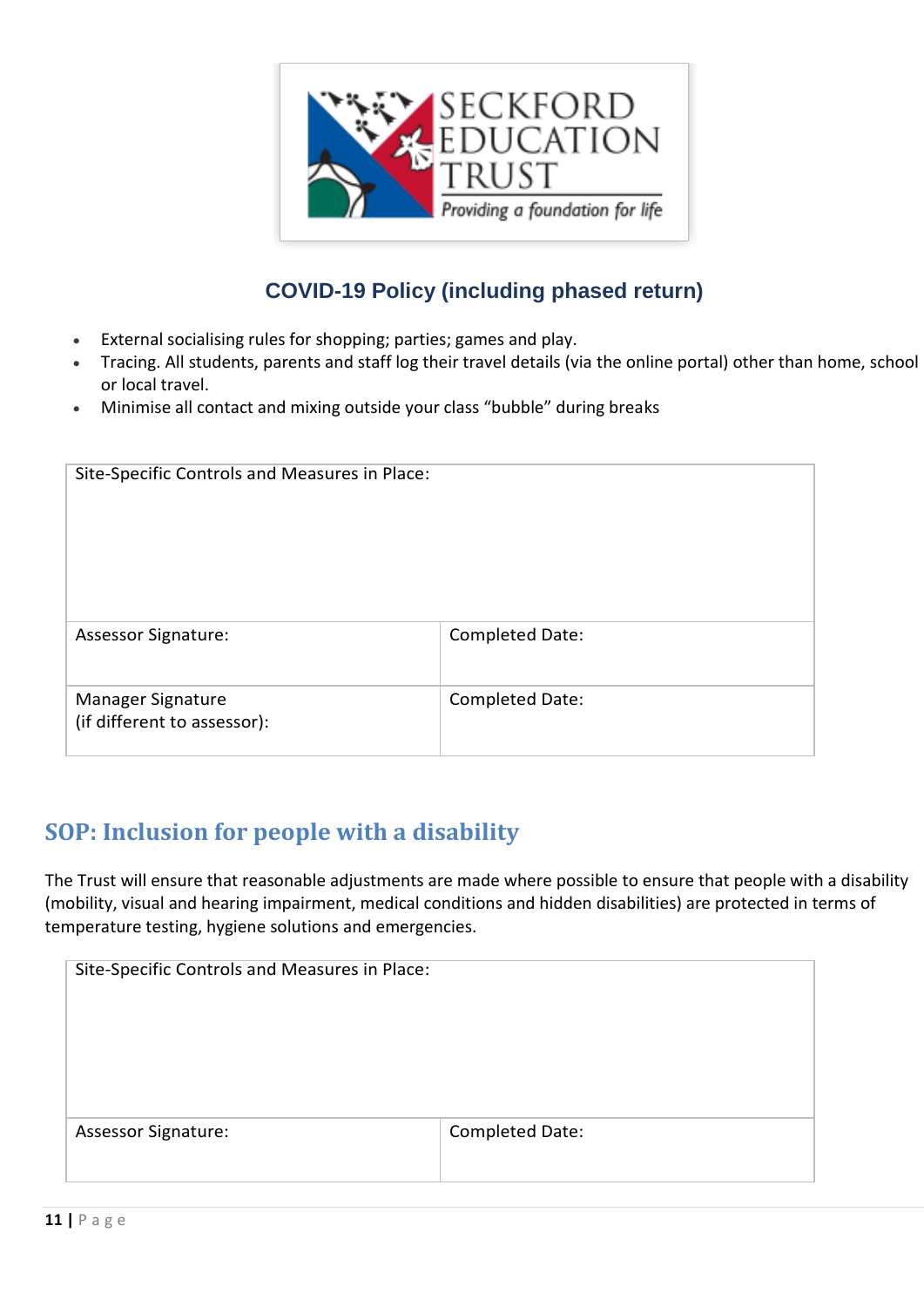

| Manager Signature           | <b>Completed Date:</b> |
|-----------------------------|------------------------|
| (if different to assessor): |                        |
|                             |                        |

## <span id="page-11-0"></span>**SOP: Communication, Including Training, Information, Signage and Supervision**

Once the documentation and plan have been agreed (including Trustees and insurers) emphasis will focus on the implementation, effective management and monitoring of staff, students and the environment. This will include:

- Ensuring communication channels and messaging are working and regularly reviewed and updated.
- Systems to communicate with parents and staff that have not returned to school for fear of infection.
- Robust feedback and reply system to ensure best practice and two-way communications for students, parents, staff and Trustees
- Registration throughout the day including temperature / health checks.
- Transit spaces (corridors), social zones (car parks, common rooms, playgrounds) supervised for SD rules.
- Maintaining information on bubbles / social class / activity groupings and where students / staff have travelled from (other than home and school), via communications, information and The School Website
- Ensuring different age groups and class "bubbles" are supervised throughout and timetabling, length of the school day and exposure to other age groups is monitored and safe.
- Enforcing rules / procedures for hygiene standards for staff and students. Regular breaks for washing hands etc.
- School transport arrangements including SD, hygiene, PPE and cleaning.
- Drop-off and pick-up procedures vehicle flow, in and out routes, parking, parents remaining in vehicles and SD outside gates and entrances.

All staff, volunteers, students, parents, visitors and contractors (if allowed) will be given a COVID-19 written brief before arriving at school and a verbal induction as they enter school for the first time on:

- Safeguarding, code of conduct, Health and Safety policy and their COVID-19 updates.
- SD and hygiene rules.
- Key contacts and locations (including isolation and temperature testing areas).
- Communications protocols and reporting procedures.
- Pinch points, site hazards and agreed control measures.
- Site specific instructions: speed limits, drop-off and pick-up, parking areas etc.
- Emergency arrangements (including contingency plans).
- Any specific clothing, nametags, PPE for certain groups such as visitors and contractors.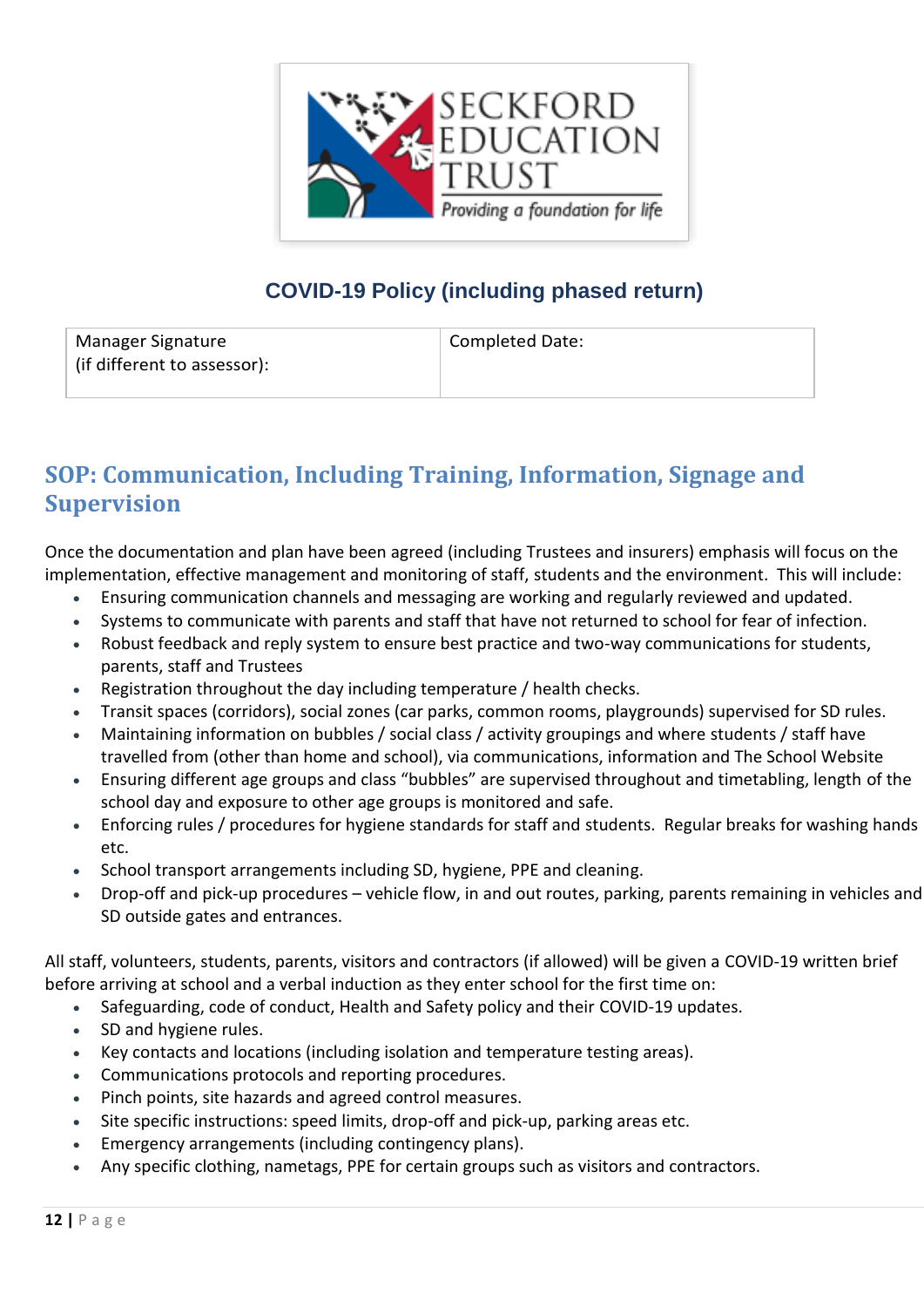

| Site-Specific Controls and Measures in Place:    |                 |  |
|--------------------------------------------------|-----------------|--|
| <b>Assessor Signature:</b>                       | Completed Date: |  |
| Manager Signature<br>(if different to assessor): | Completed Date: |  |

## <span id="page-12-0"></span>**SOP: Travelling to and from School**

- The Trust encourages all children and staff to not use any public transport to get to school (encourage to walk or cycle) and supporting families to find alternative ways of travel with guidance and advice
- The Trust will communicate clearly all relevant staggered pick up and drop off times to ensure effective coordination

| Site-Specific Controls and Measures in Place:    |                 |  |  |
|--------------------------------------------------|-----------------|--|--|
| <b>Assessor Signature:</b>                       | Completed Date: |  |  |
| Manager Signature<br>(if different to assessor): | Completed Date: |  |  |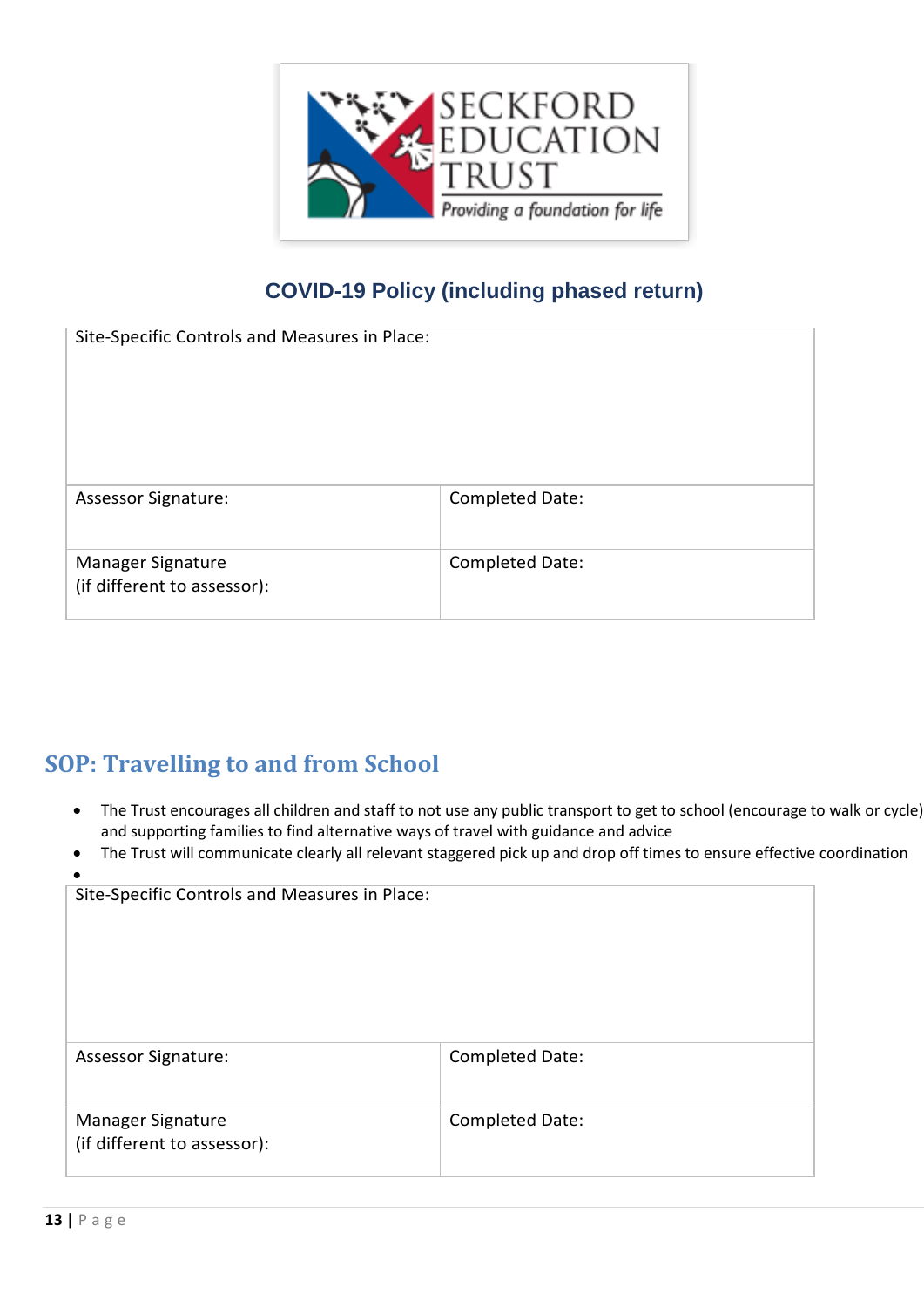

## <span id="page-13-0"></span>**SOP: Planning for Incidents and Emergencies (including Medical Centre Arrangements and First Aid)**

The Trust recognises that plans need to be revised to respond effectively to health and safety incidents and other emergencies that might occur during the COVID-19 era. Where relevant, the COVID-19 Coordinator / Officer should ensure that emergency procedures are agreed for:

- $\bullet$  Fire.
- Accidents and injuries.
- Infection during school hours, their isolation and return to home procedures.
- Other emergency evacuation.
- Security.
- Severe weather that limits student's learning, exercising or playing outside.

| Site-Specific Controls and Measures in Place:    |                 |  |  |
|--------------------------------------------------|-----------------|--|--|
| <b>Assessor Signature:</b>                       | Completed Date: |  |  |
| Manager Signature<br>(if different to assessor): | Completed Date: |  |  |

### <span id="page-13-1"></span>**SOP: Attendance**

SET will ensure that:

- We resume taking attendance registers and continuing to complete the online DfE data returns on the portal to provide daily updates on how many children and staff are in school – giving reasons for absence from eligible year groups and priority groups
- We sensitively follow up non-attendance with the parent or carer and social worker/local authority, where appropriate – to explore reasons for absence although no fines will be issued
- We expect that all vulnerable children (risk assessed: including those with social workers and learners with EHCP) should attend school (unless extremely clinically vulnerable, shielding, acting on medical advice or are at less risk at home) alongside critical workers' children across all year groups as outlined in guidance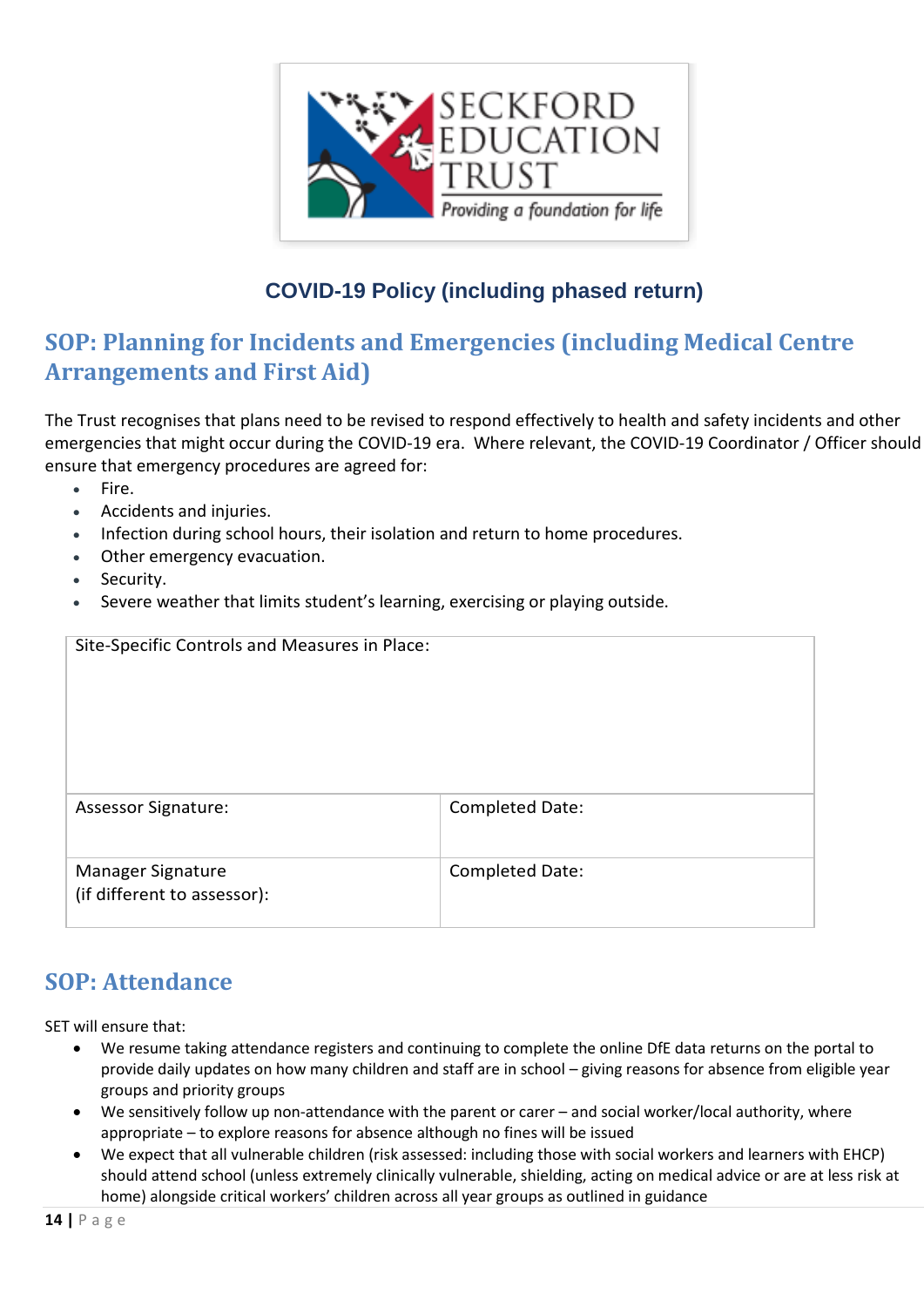

- Deal with Children Missing Education (CME) and the need to ensure that all of our schools continue to report all children that are placed on roll or taken off a school roll to the Local Authority in line with normal LA procedures
- We continue to allow new admissions as per the normal school's admissions process and allow an appeals process in line with usual government guidance

| Site-Specific Controls and Measures in Place:    |                 |
|--------------------------------------------------|-----------------|
| <b>Assessor Signature:</b>                       | Completed Date: |
| Manager Signature<br>(if different to assessor): | Completed Date: |

#### <span id="page-14-0"></span>**SOP: Transition**

The Trust will continue to ensure effective support for transition year groups (new Reception, Year 6-7, Year 11-12, new starters) by:

- Planning and coordinating transition days in new schools
- communicating with new parents and carers, virtual tours
- Establishing what assessment information will be needed for transfer to the next school or FE setting and make sure this is as up to date as possible
- Prioritising disadvantaged pupils and other vulnerable groups including children in care, regarding learning provision to accelerate progress
- Providing additional transition support for vulnerable pupils (including children in care) and pupils with SEND
- Providing support for students in Year 11 at risk of being NEET (i.e. have CAF referrals been made for a Young Persons Worker)

Site-Specific Controls and Measures in Place: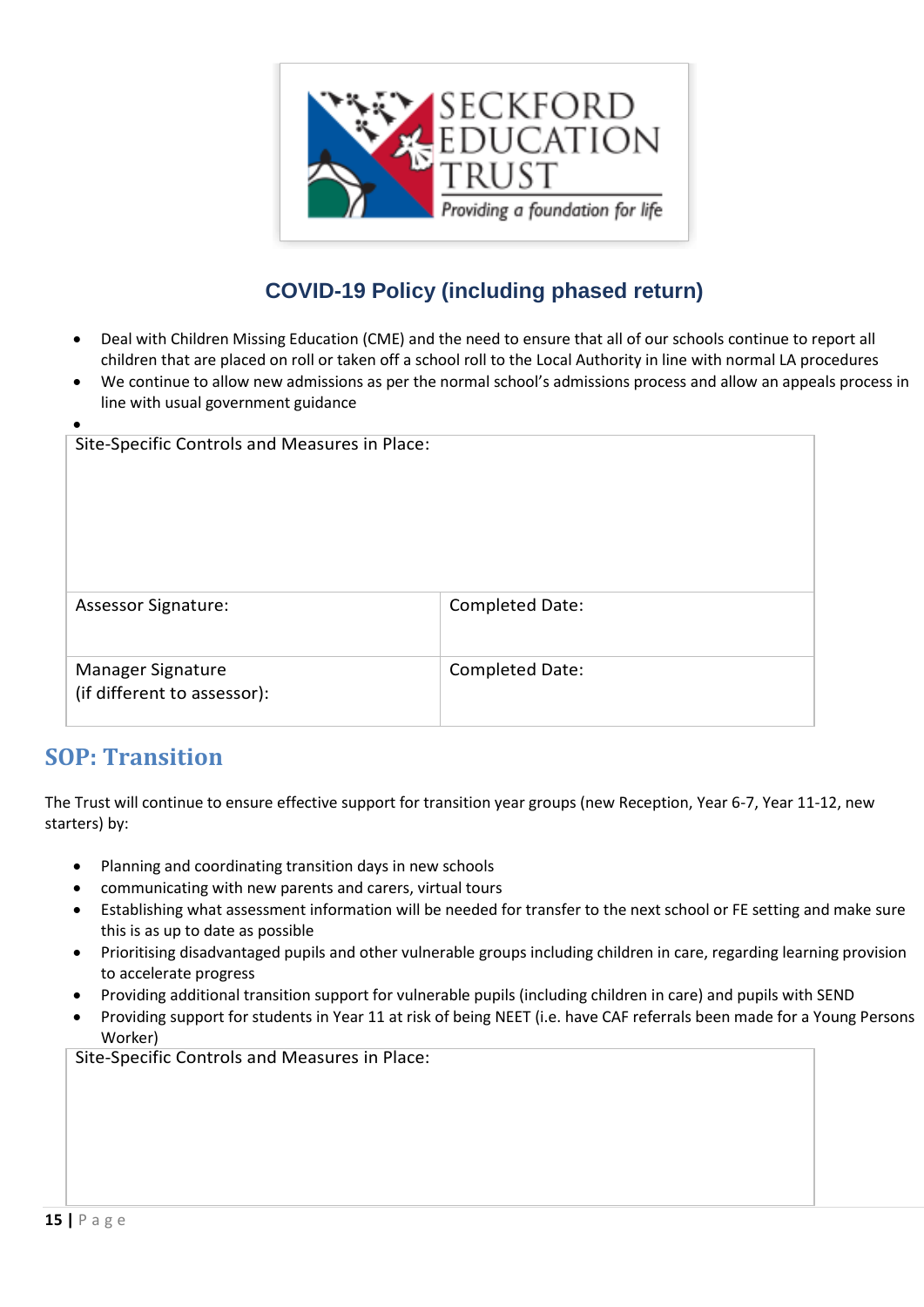

| <b>Assessor Signature:</b>                       | <b>Completed Date:</b> |
|--------------------------------------------------|------------------------|
| Manager Signature<br>(if different to assessor): | <b>Completed Date:</b> |

## <span id="page-15-0"></span>**SOP: Cleaning and High Contact Surfaces**

#### <span id="page-15-1"></span>**Equipment**

#### <span id="page-15-2"></span>**Personal Protective Equipment (PPE)**

For all of the tasks below, you need to wear:

- Disposable gloves and apron wash your hands with soap and water for 20 seconds once you remove these
- If there's a higher level of contamination (e.g. if the individual with suspected coronavirus has slept somewhere) or there's visible contamination with body fluids, you might need to wear a surgical mask or fullface visor. Speak to a member of the Estates Team to find out if you need one

#### <span id="page-15-3"></span>**Cleaning equipment**

To clean all hard surfaces, you need to use **disposable** equipment including:

- Cloths/paper roll
- Mop heads

#### <span id="page-15-4"></span>**Cleaning requirements**

| <b>ITEMS TO COVER</b>                                               | <b>MEASURES TO</b><br><b>TAKE</b>                                                              | <b>CLEANING PRODUCTS</b>                                                                                                                                   |
|---------------------------------------------------------------------|------------------------------------------------------------------------------------------------|------------------------------------------------------------------------------------------------------------------------------------------------------------|
| All objects which are visibly<br>contaminated with bodily<br>fluids | $\bullet$ Clean and<br>disinfect<br>• Avoid creating<br>splashes and<br>spray when<br>cleaning | Select 1 of the following:<br>$\bullet$ A combined<br>detergent/disinfectant<br>solution at a dilution of<br>1,000 parts per million<br>available chlorine |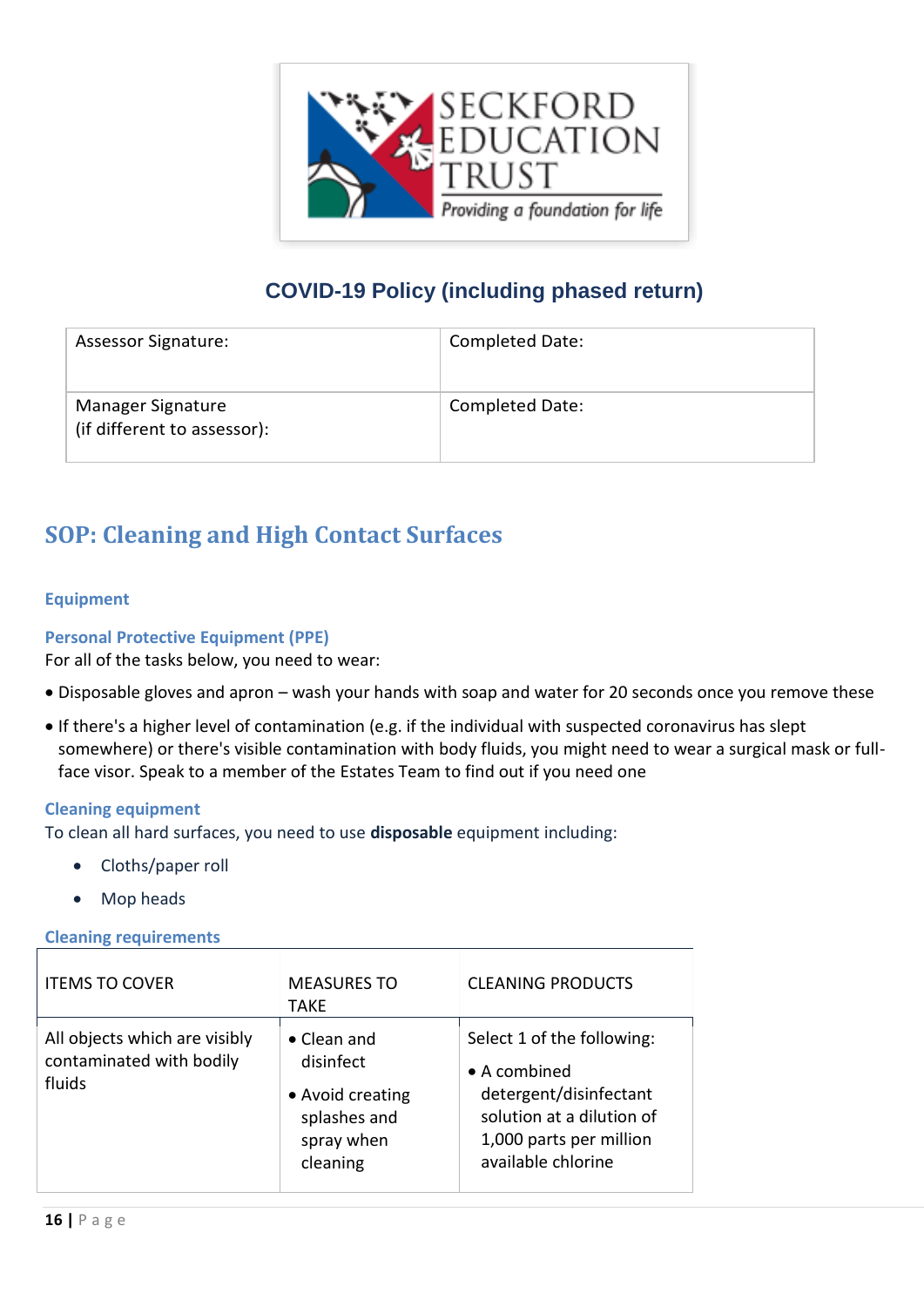

| <b>ITEMS TO COVER</b>                                                                                                                                               | <b>MEASURES TO</b><br><b>TAKE</b>  | <b>CLEANING PRODUCTS</b>                                                                             |
|---------------------------------------------------------------------------------------------------------------------------------------------------------------------|------------------------------------|------------------------------------------------------------------------------------------------------|
|                                                                                                                                                                     |                                    | • A household detergent,<br>followed by a<br>disinfectant with the<br>same dilution as above         |
|                                                                                                                                                                     |                                    | • If you use an<br>alternative disinfectant,<br>check it's effective<br>against enveloped<br>viruses |
| All potentially contaminated<br>high-contact areas, including:                                                                                                      | • Clean and<br>disinfect           | Use the same product as<br>above                                                                     |
| • Bathrooms                                                                                                                                                         | • Avoid creating                   |                                                                                                      |
|                                                                                                                                                                     | splashes and<br>spray when         |                                                                                                      |
| • Door handles                                                                                                                                                      | cleaning                           |                                                                                                      |
| • Telephones                                                                                                                                                        |                                    |                                                                                                      |
| • Grab-rails in corridors<br>and stairwells                                                                                                                         |                                    |                                                                                                      |
| • Floors                                                                                                                                                            |                                    |                                                                                                      |
| • Chairs                                                                                                                                                            |                                    |                                                                                                      |
| You don't need to<br>specially clean public areas<br>they've passed through<br>briefly (e.g. corridors)<br>which aren't visibly<br>contaminated with body<br>fluids |                                    |                                                                                                      |
| All potentially contaminated<br>fabric items, including:                                                                                                            | • Wash items in<br>accordance with | • Standard detergent<br>• Standard cleaning                                                          |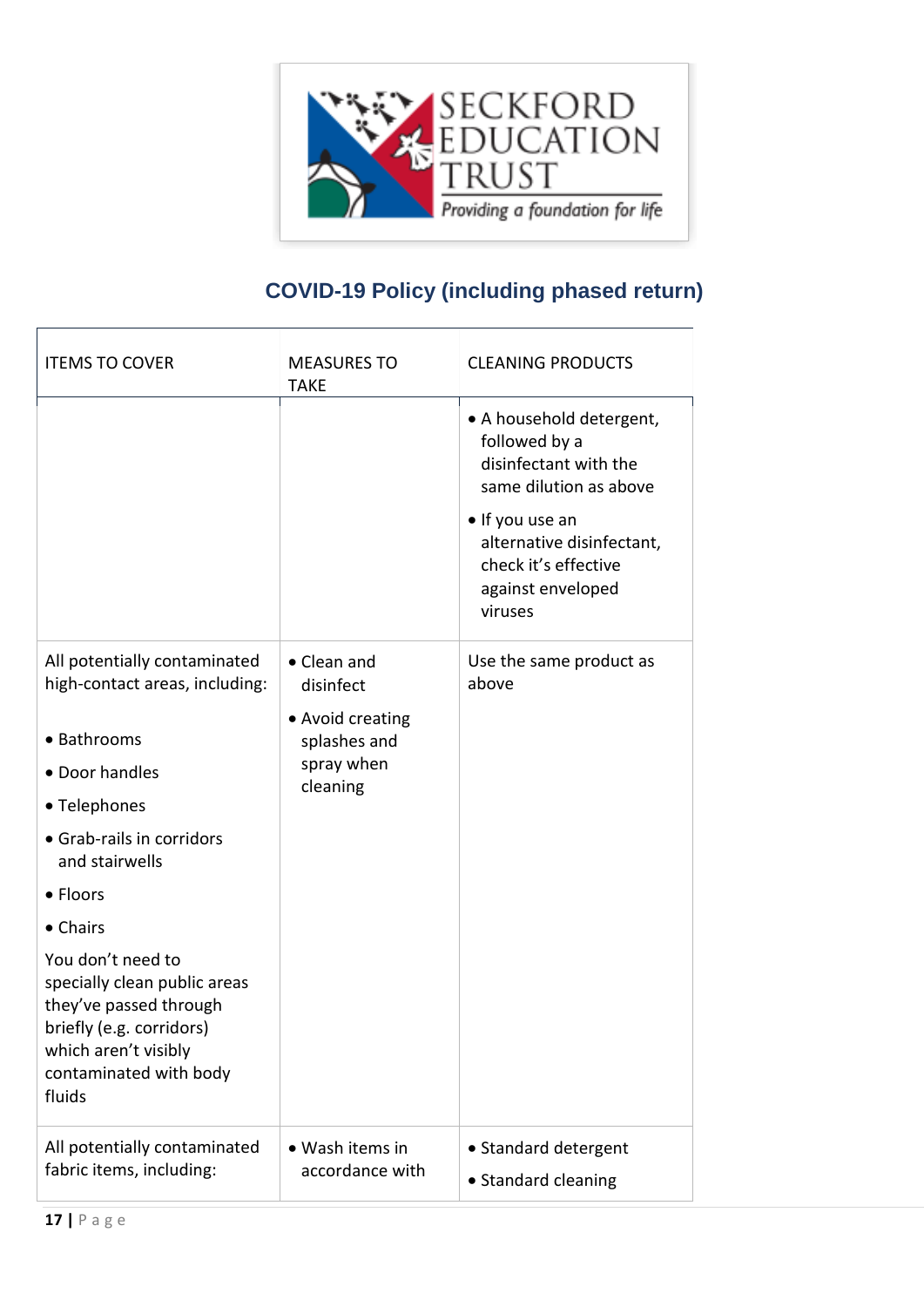

| <b>ITEMS TO COVER</b>                                                | <b>MEASURES TO</b><br><b>TAKE</b>                                        | <b>CLEANING PRODUCTS</b>                                                   |
|----------------------------------------------------------------------|--------------------------------------------------------------------------|----------------------------------------------------------------------------|
| • Curtains<br>• Cushion covers                                       | the<br>manufacturer's<br>instructions                                    | products to clean and<br>disinfect anything used<br>to transport the items |
| Plus anything used for                                               | • Use the hottest<br>setting you can                                     |                                                                            |
| transporting the fabric items                                        | • Dry items<br>completely                                                |                                                                            |
|                                                                      | • Clean and<br>disinfect<br>anything used<br>for transporting<br>laundry |                                                                            |
| Items that can't be<br>laundered, e.g. upholstered<br>furniture      | Steam clean                                                              | N/A                                                                        |
| Items that are heavily soiled<br>or contaminated with body<br>fluids | Dispose of these<br>items (see<br>instructions<br>below)                 | N/A                                                                        |

#### <span id="page-17-0"></span>**Waste disposal requirements**

#### MEASURES TO TAKE

Keep any waste from possible cases and cleaning of those areas (e.g. tissues, disposable cloths and mop heads) in a plastic rubbish bag and tie when full

Place these bags in a suitable and secure place away from children and mark them for storage. If a suitable clinical waste bin is available then use this facility. Otherwise,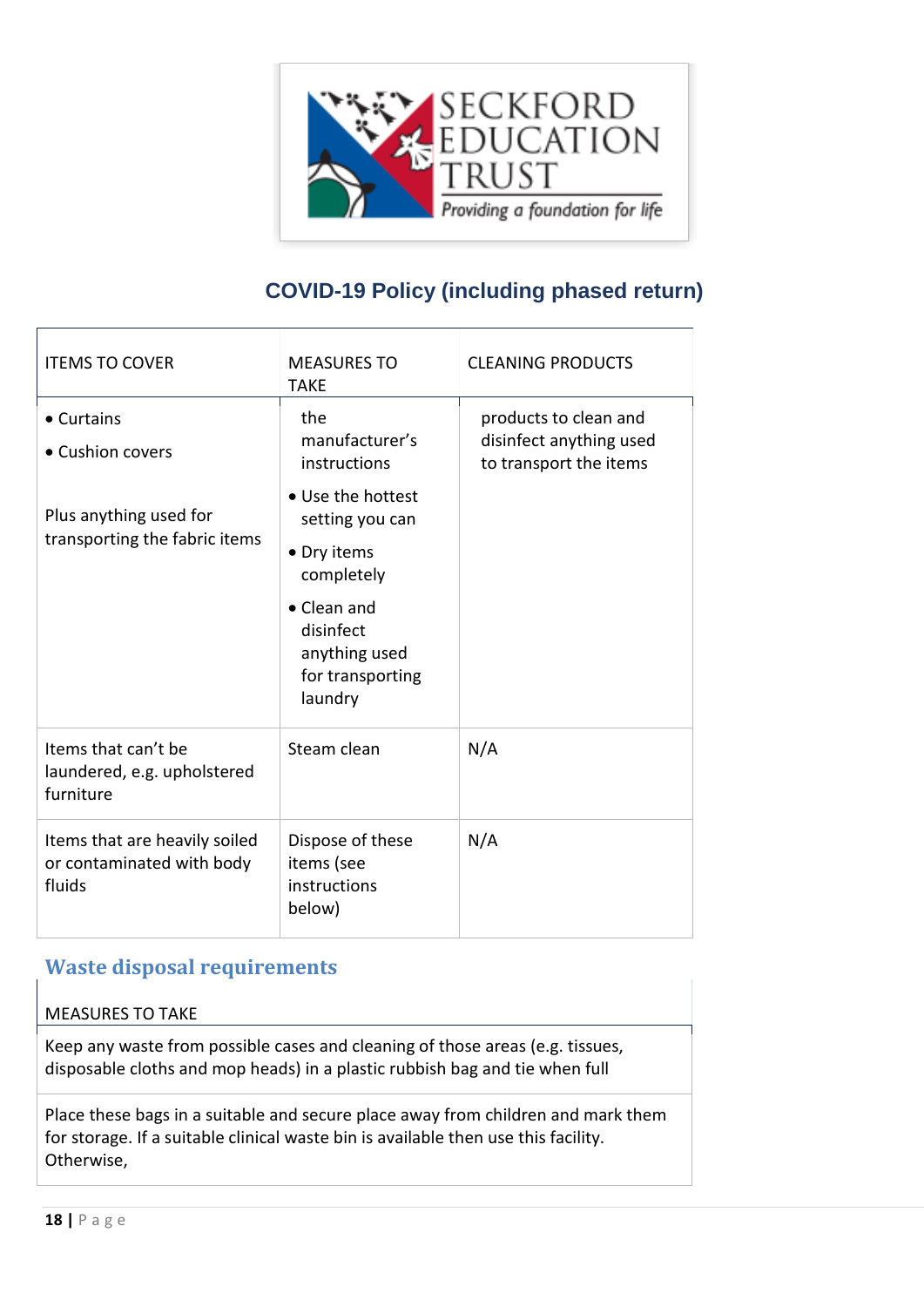

#### MEASURES TO TAKE

Wait until you know the person's coronavirus test results to take the waste out of storage.

- If the individual tests negative, put the bags in with the normal waste
- If the individual tests positive:
	- Store it in a safe location as designated by The Estates Team for at least 72 hours before putting in with the normal waste

If unsure speak to a member of the Estates Team.

| Site-Specific Controls and Measures in Place:    |                 |
|--------------------------------------------------|-----------------|
|                                                  |                 |
| <b>Assessor Signature:</b>                       | Completed Date: |
| Manager Signature<br>(if different to assessor): | Completed Date: |

## <span id="page-18-0"></span>**SOP: Vulnerable and Critically Vulnerable Employee (including New and Expectant Mothers and those living in the same house hold)**

- **Employees are asked to submit a health screening questionnaire [HERE](https://app.smartsheet.com/b/form/4c084fea84d04376979b5ccf4164f05f) as per the process guidance found [HERE](file:///C:/Users/wbowman/OneDrive%20-%20Woodbridge%20School%20Email/ALL%20ESNEFT%20Risk%20assessment%20for%20staff%20health%20COVID-19%20v11%2029%20April%202020%20VF%20process%20notes%20V3.pdf)**
- Line Manager or HR will then assess the information and give guidance as how best to support the individual to return to work either fully or remotely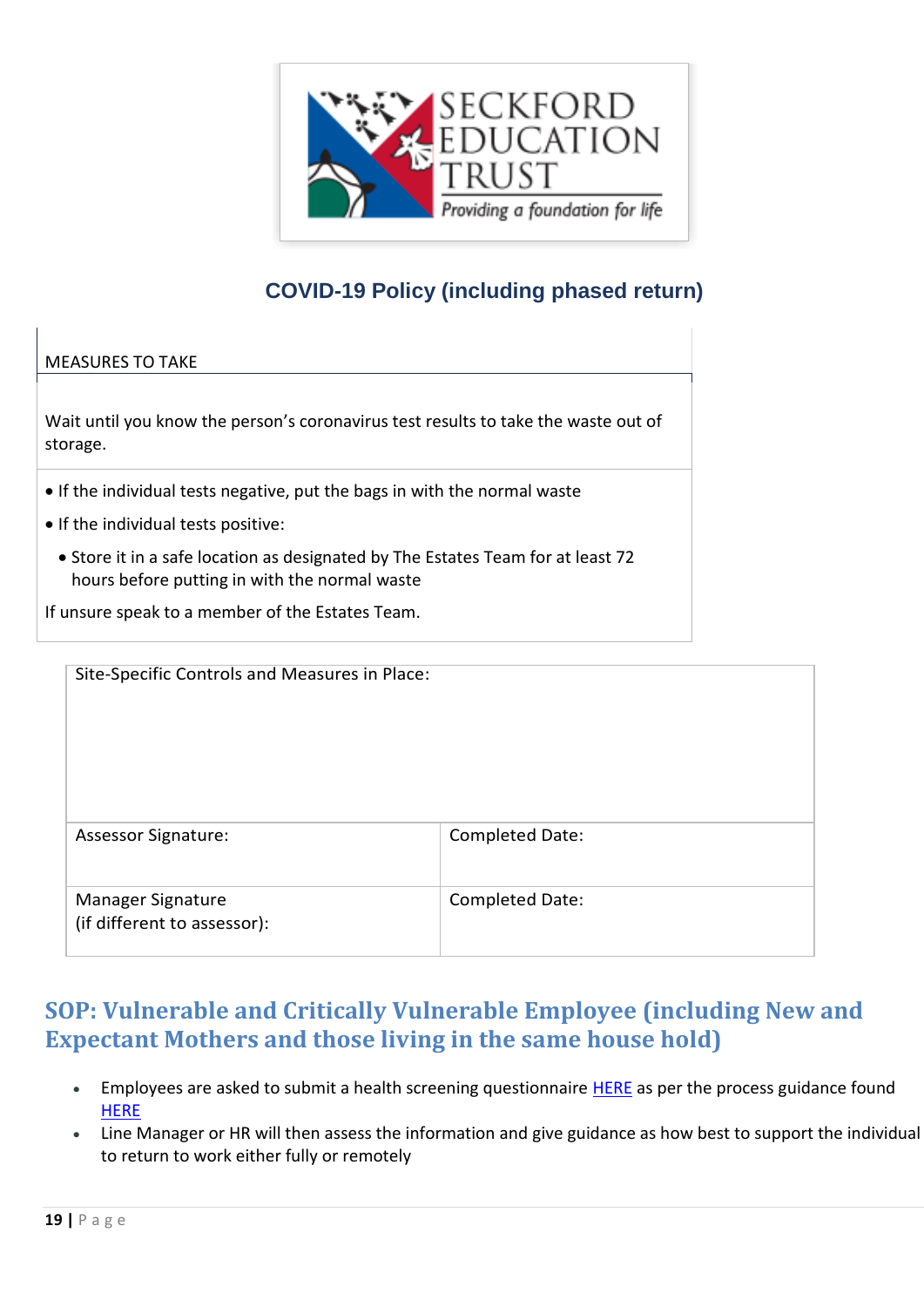

## <span id="page-19-0"></span>**SOP: Office Staff**

- Ensure safe distances between working stations and ideally employees are not working face to face (where not possible ensure protective screening is in place)
- Ensure one way systems and flow systems are installed so as to reduce crossing and pinch points
- Ensure suitable PPE where there may be higher likelihood of closer contact with students such as late registration.

| Site-Specific Controls and Measures in Place:    |                 |
|--------------------------------------------------|-----------------|
| <b>Assessor Signature:</b>                       | Completed Date: |
| Manager Signature<br>(if different to assessor): | Completed Date: |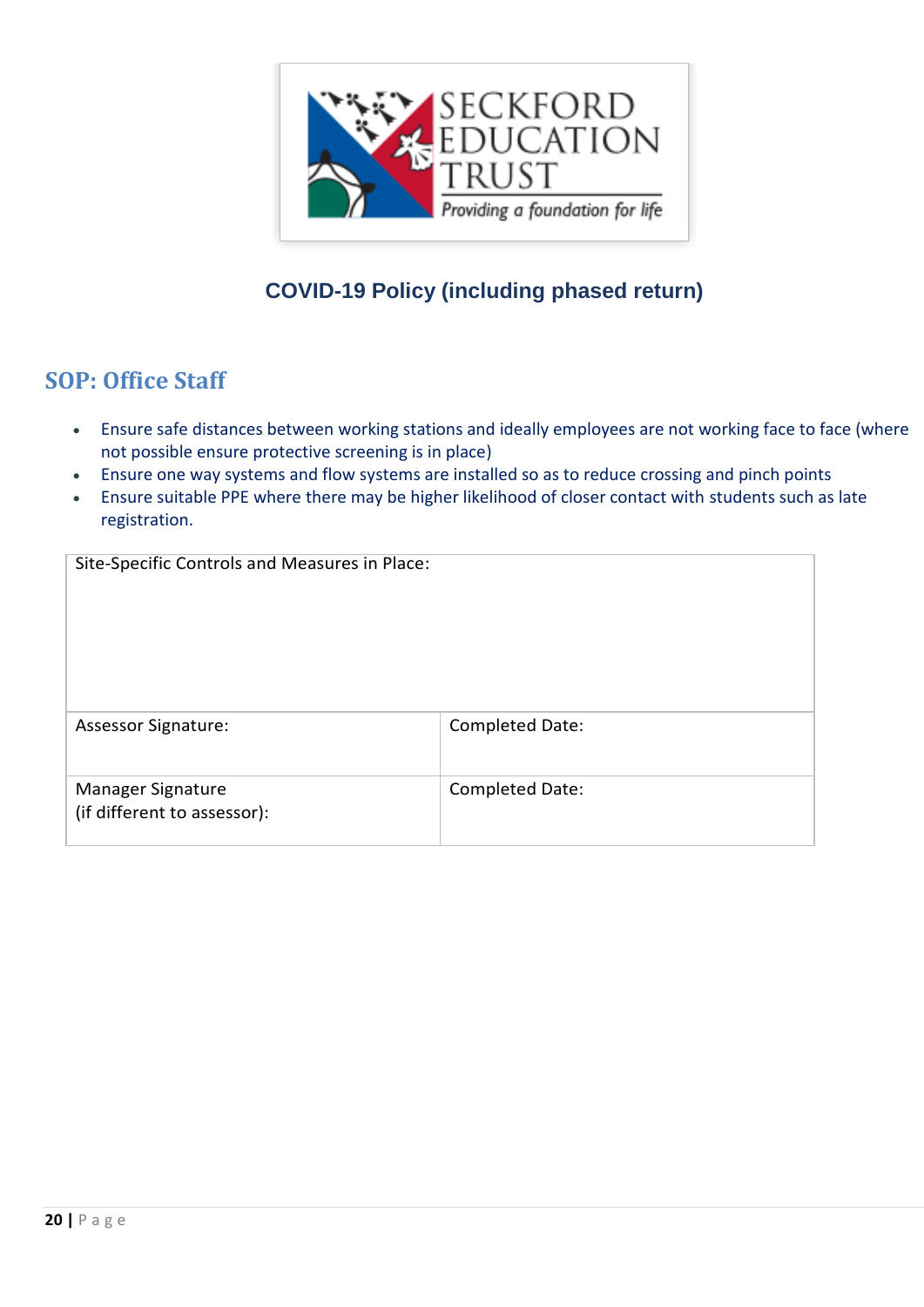

# <span id="page-20-0"></span>RISK ASSESSMENT PRO FORMA

COVID -19 EXPOSURE RISK ASSESSMENT PRO FORMA V1.0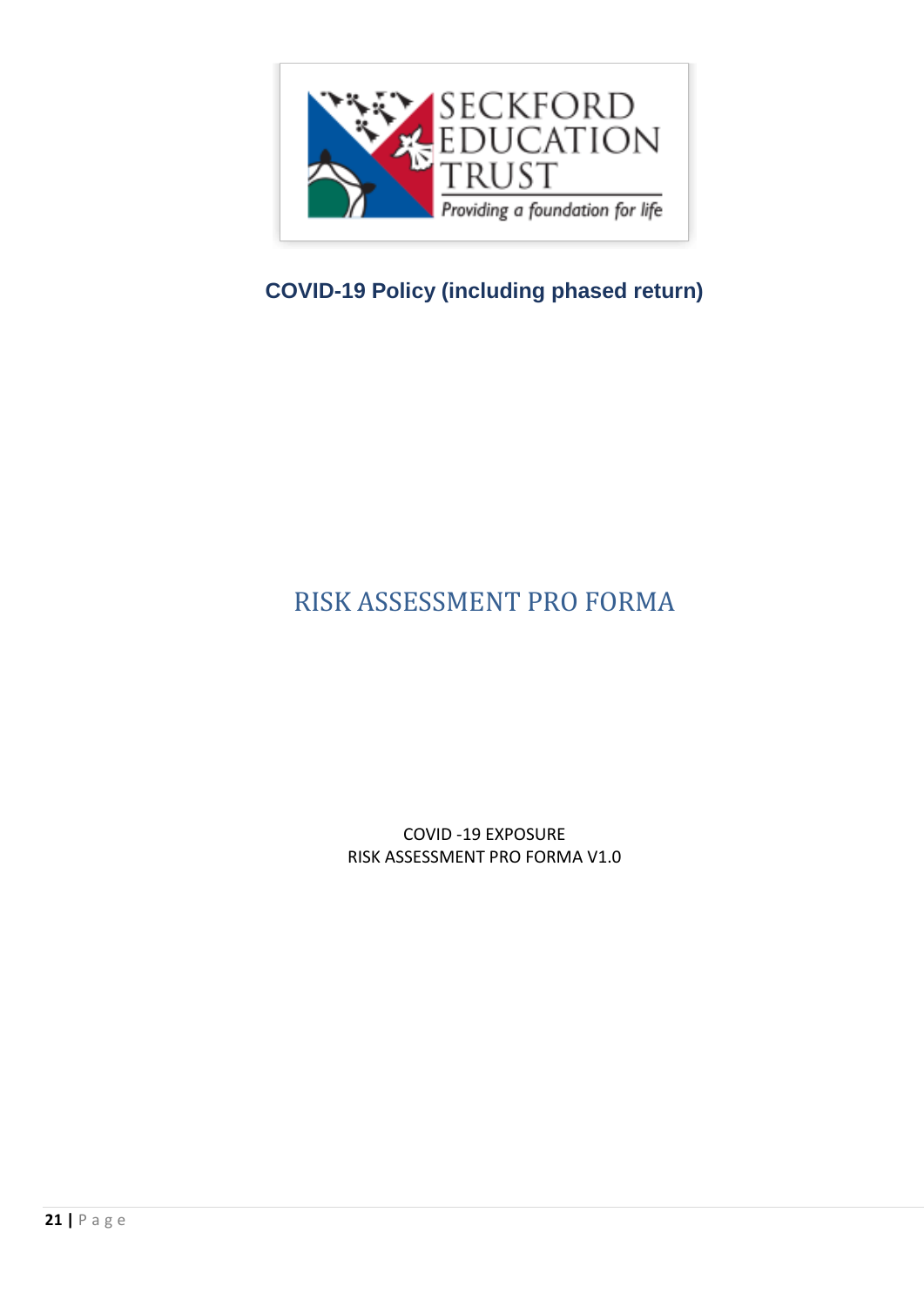

<span id="page-21-0"></span>1 Introduction

#### **1.1 Introduction**

#### **1.1.1 Assessor:**

#### **1.1.2 Date:**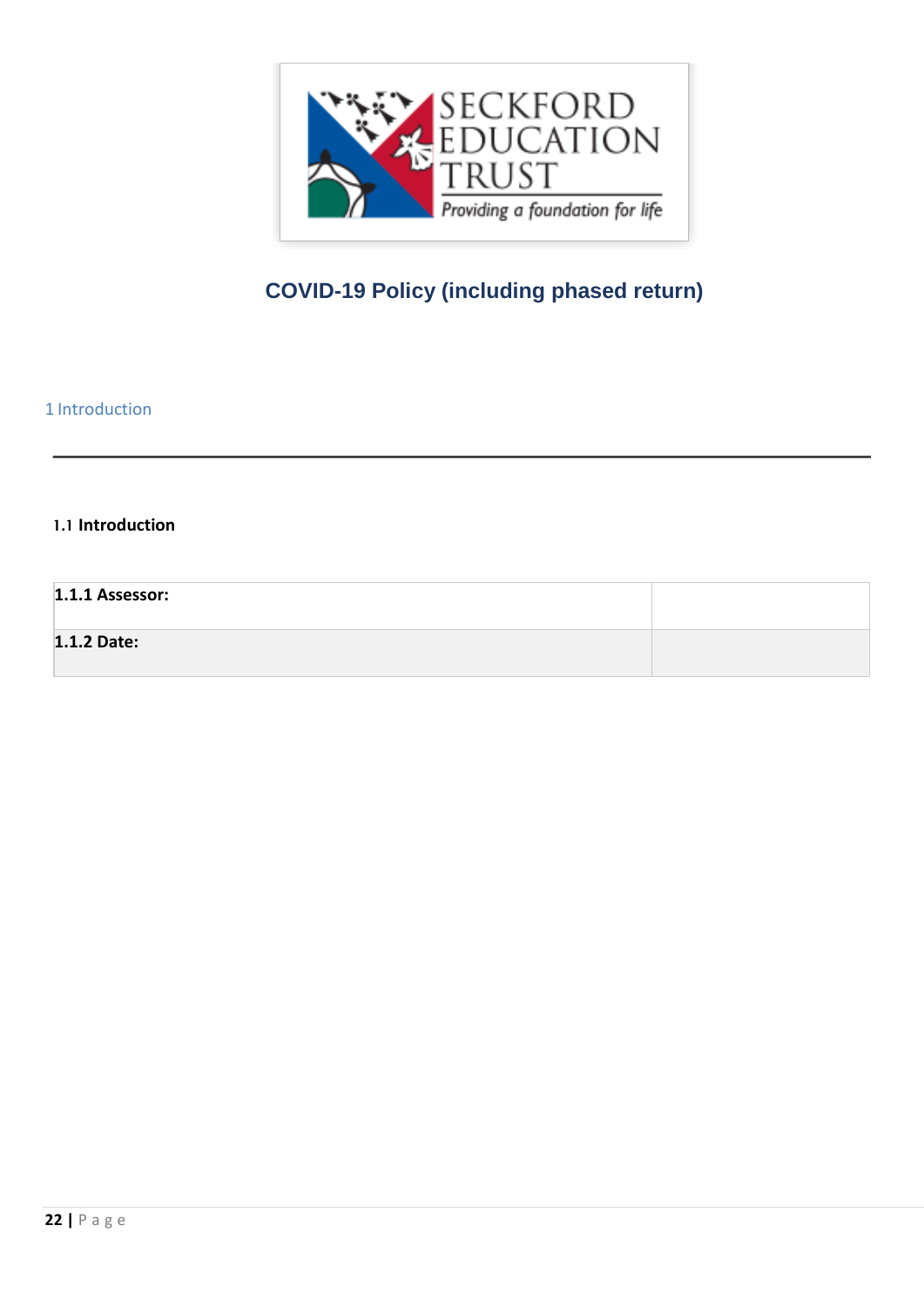

<span id="page-22-0"></span>2 Direct Exposure to COVID-19 Virus Throughout The School Day

#### **Direct Exposure to COVID-19 Virus**

#### **2.1.1 Risk Rating Guide:**

| Likelihood      |    |    |    |                 | <b>Evaluation</b> |                                                        |
|-----------------|----|----|----|-----------------|-------------------|--------------------------------------------------------|
| <b>Severity</b> |    |    |    |                 |                   | LOW - GREEN For a risk rating of 6 or less no further  |
|                 |    |    |    |                 |                   | action is required.                                    |
|                 |    |    | 6  | 8               | 10                | MEDIUM - YELLOW For a risk rating between 8 and 15     |
|                 | о. |    | 9  | 12              | 15                | further actions are required to reduce the risk.       |
|                 |    | 8  | 12 | 16              | -20               | HIGH - RED For a risk rating of 16 the task or machine |
|                 |    | 10 | 15 | 20 <sub>1</sub> | -25               | should not be used until the risk is reduced.          |

| $2.1.2$ Is this  |                          |
|------------------|--------------------------|
| applicable?      | Yes                      |
| 2.1.3 Who might  |                          |
| be harmed:       | Staff, Students, Parents |
| 2.1.4 If 'Other' |                          |
| please specify:  | Visitors, Contractors    |

**2.1.5 Possible cause of injury:**

• Direct transmission of virus from a person/s with COVID-19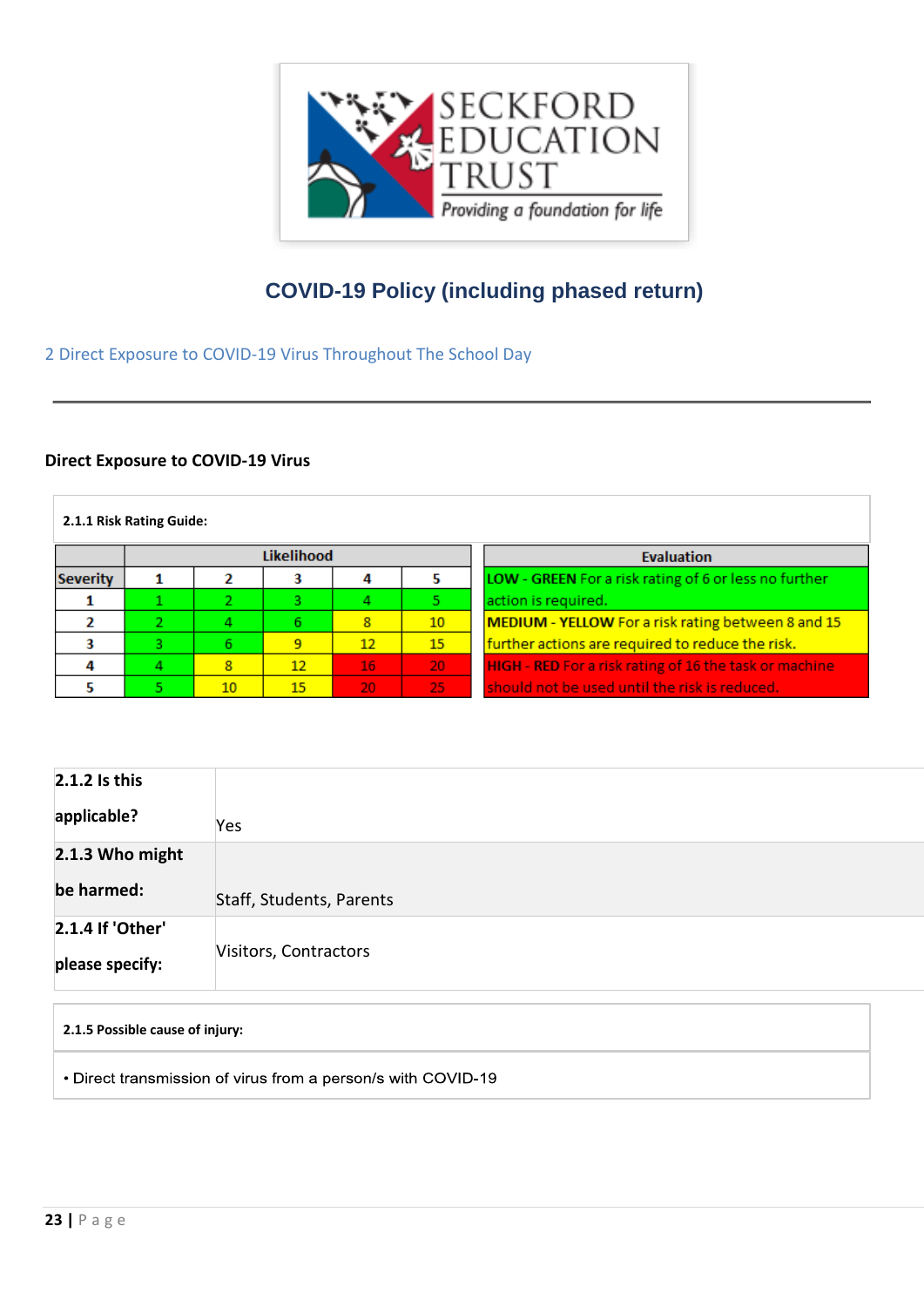

| 2.1.6 Effects of hazard: | • Respiratory Illness      |
|--------------------------|----------------------------|
| 2.1.7 Severity           | $\blacksquare$             |
| 2.1.8 Likelihood         | $\overline{\phantom{0}}$ 2 |
| 2.1.9 Evaluation         | Medium                     |

**2.1.10 Controls Measures (add in any site specific controls to the list below):**

Make sure the right numbers of staff are in attendance every day to maintain an appropriate ratio with Students and to cover any essential staff roles you've identified try to keep class sizes as small as possible.

Stagger the beginning and end of the school day, so not all Students enter and leave school at the same time using the same entrances and exits.

Discourage parents picking up their children from gathering at the school gates.

If parents, visitors or contractors are coming to school:

- Stagger pick-up times so they're not all coming in at once
- If there'll be a queue, set out 2-metre markers on the ground for them to stand on – use tape or cones
- Make soap and water or alcohol-based hand sanitiser available to them.

If you can, avoid letting parents into the school. Where this is unavoidable a Dynamic Risk Assessment should be undertaken and recorded

Identify a room that sick Students can be kept in until parents come to collect them,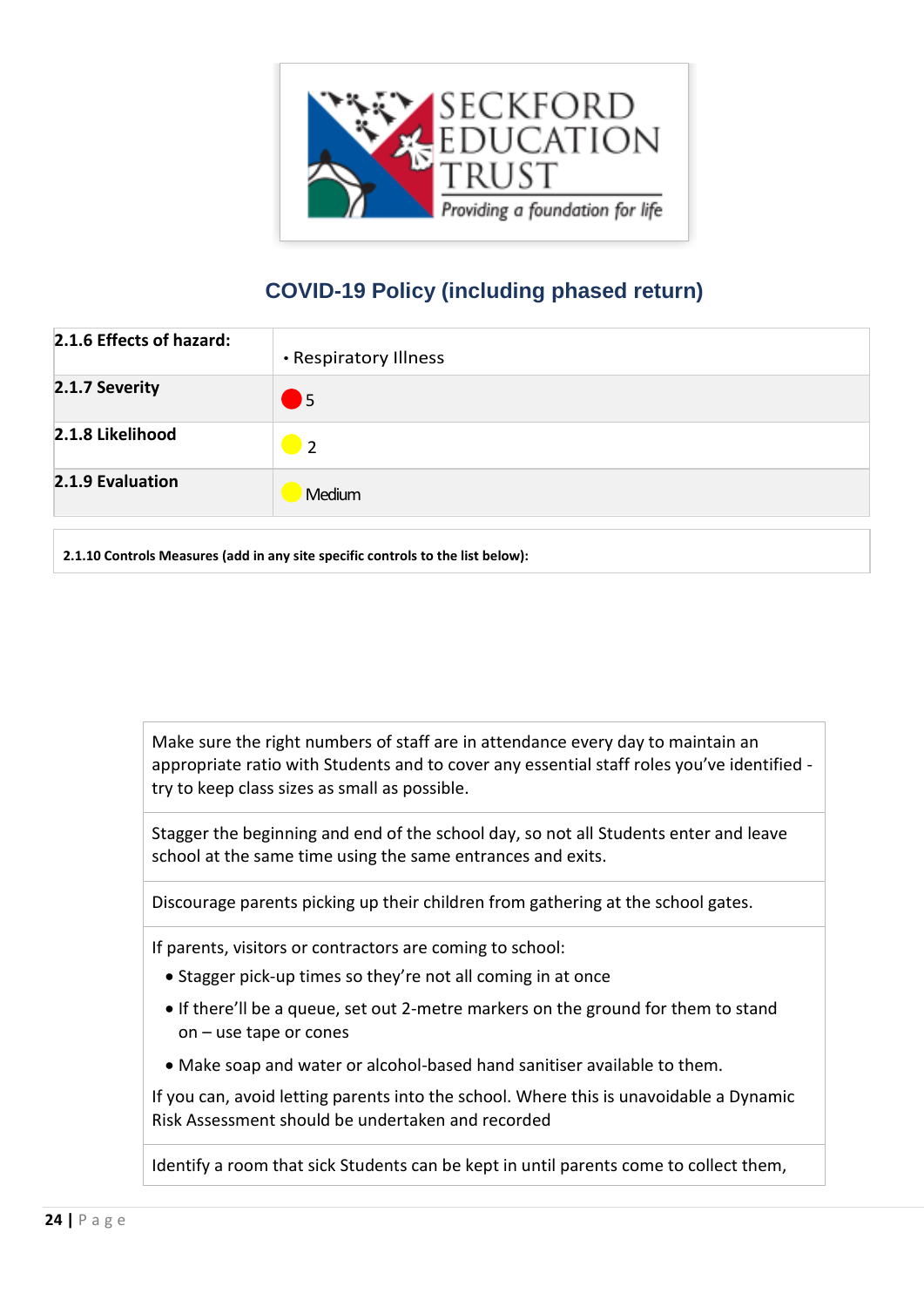

ideally with:

- A door you can close
- A window you can open for ventilation
- A separate bathroom they can use (either attached to the room or nearby)

Make sure staff in school know that they should:

- Move Students to this room if they're sick
- Wash their hands for 20 seconds after making contact with the ill Student
- Set aside a room for parents/visitors and a procedure for collection of Students who are unwell, including warning others not to enter and post-use cleaning schedule

Staff, Students and Parents and Visitors are aware of Policy and Procedures through appropriate and comprehensive Training, Information (through Parent Portal and Communications), Signage and Supervision

Encourage Parent, Students and Staff to fill out Symptom form on Portals and not to come in until cleared to do so by either The Head of School (Students) or Line Manager (Staff)

Keep Students at their desks, away from each other, for as much of the school day as you can, ideally 2 metres (3 steps) apart – try to keep class sizes small so you can achieve this more easily.

Avoid any group activities that require Students to be in close physical contact with each other, such as:

- Assemblies you could deliver these online, even for Students in school
- Certain sports and playground games

When serving meals (inc breaktime):

• Stagger lunch times so fewer children are eating in the same area at once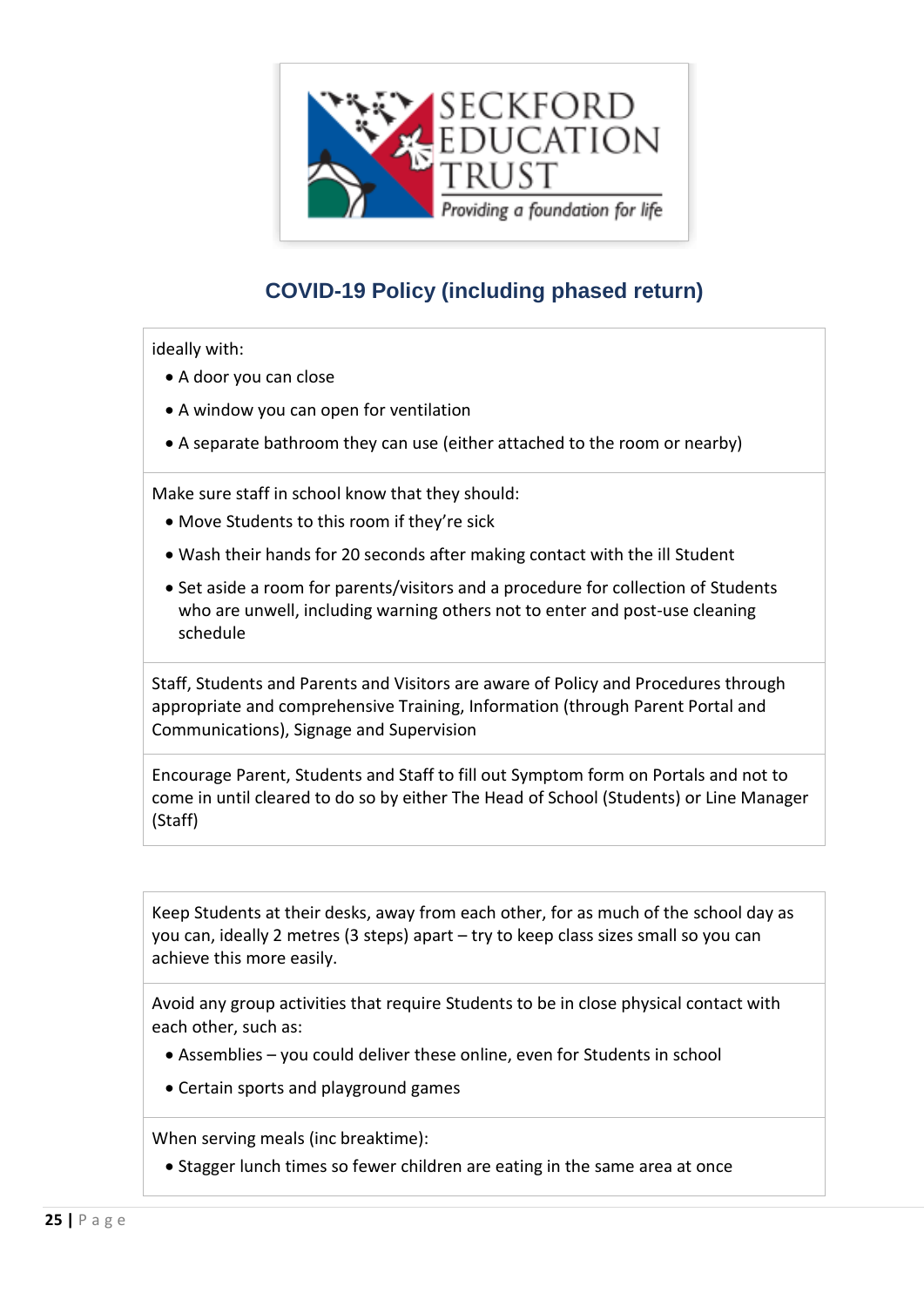

- If there'll be a queue, set out 2-metre markers on the ground for them to stand on – use tape or cones
- Consider a grab and go or having multiple dining/service areas where possible

Make sure everyone is washing their hands with soap and water for at least 20 seconds across the school day, particularly:

- After coming into school
- After sneezing or coughing
- Before and after handling or eating food
- After going to the toilet
- Before and after staff hand out food packages, if that's how you're organising free school meals

Place alcohol-based hand sanitisers at the entrance of each room you're using, including toilets, classrooms and halls.

Encourage Students and staff to avoid touching their face with unwashed hands.

Provide tissues in rooms that you're using, and make sure Students and staff are trying to catch sneezes and coughs in these and binning them afterwards, or using their elbow if they don't have a tissue available.

When possible, open windows to increase air flow and ventilation.

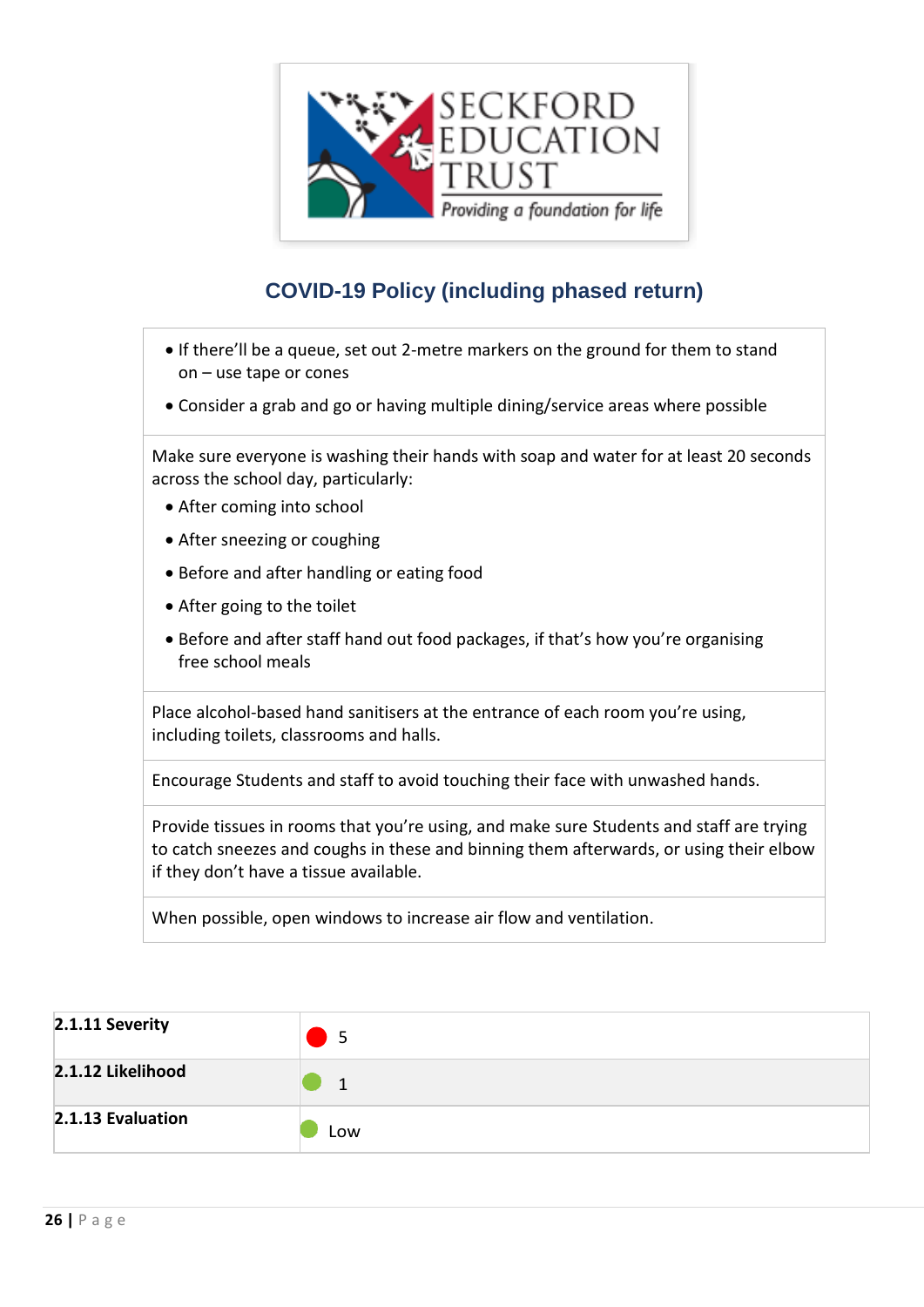

<span id="page-26-0"></span>3 Indirect Exposure to COVID-19 Virus Throughout The School Day

#### **Direct Exposure to COVID-19 Virus**

| 2.1.1 Risk Rating Guide: |    |                 |    |                   |                 |                                                        |
|--------------------------|----|-----------------|----|-------------------|-----------------|--------------------------------------------------------|
| <b>Likelihood</b>        |    |                 |    | <b>Evaluation</b> |                 |                                                        |
| <b>Severity</b>          |    |                 |    | 4                 |                 | LOW - GREEN For a risk rating of 6 or less no further  |
|                          |    | 2.              | э  |                   |                 | action is required.                                    |
|                          |    |                 | 6  | 8                 | 10              | MEDIUM - YELLOW For a risk rating between 8 and 15     |
|                          | э. | 6.              | 9  | 12                | 15              | further actions are required to reduce the risk.       |
|                          |    | 8               | 12 | 16                | 20 <sub>1</sub> | HIGH - RED For a risk rating of 16 the task or machine |
|                          |    | 10 <sup>°</sup> | 15 | 20                | 25              | should not be used until the risk is reduced.          |

| 2.1.2 Is this    |                          |
|------------------|--------------------------|
| applicable?      | Yes                      |
| 2.1.3 Who might  |                          |
| be harmed:       | Staff, Students, Parents |
| 2.1.4 If 'Other' |                          |
| please specify:  | Visitors, Contractors    |

| 2.1.5 Possible cause of injury:                                           |
|---------------------------------------------------------------------------|
| • Indirect transmission of virus from a person/s with COVID-19, surfaces, |

| 2.1.6 Effects of hazard: |                       |
|--------------------------|-----------------------|
|                          |                       |
|                          | • Respiratory Illness |
|                          |                       |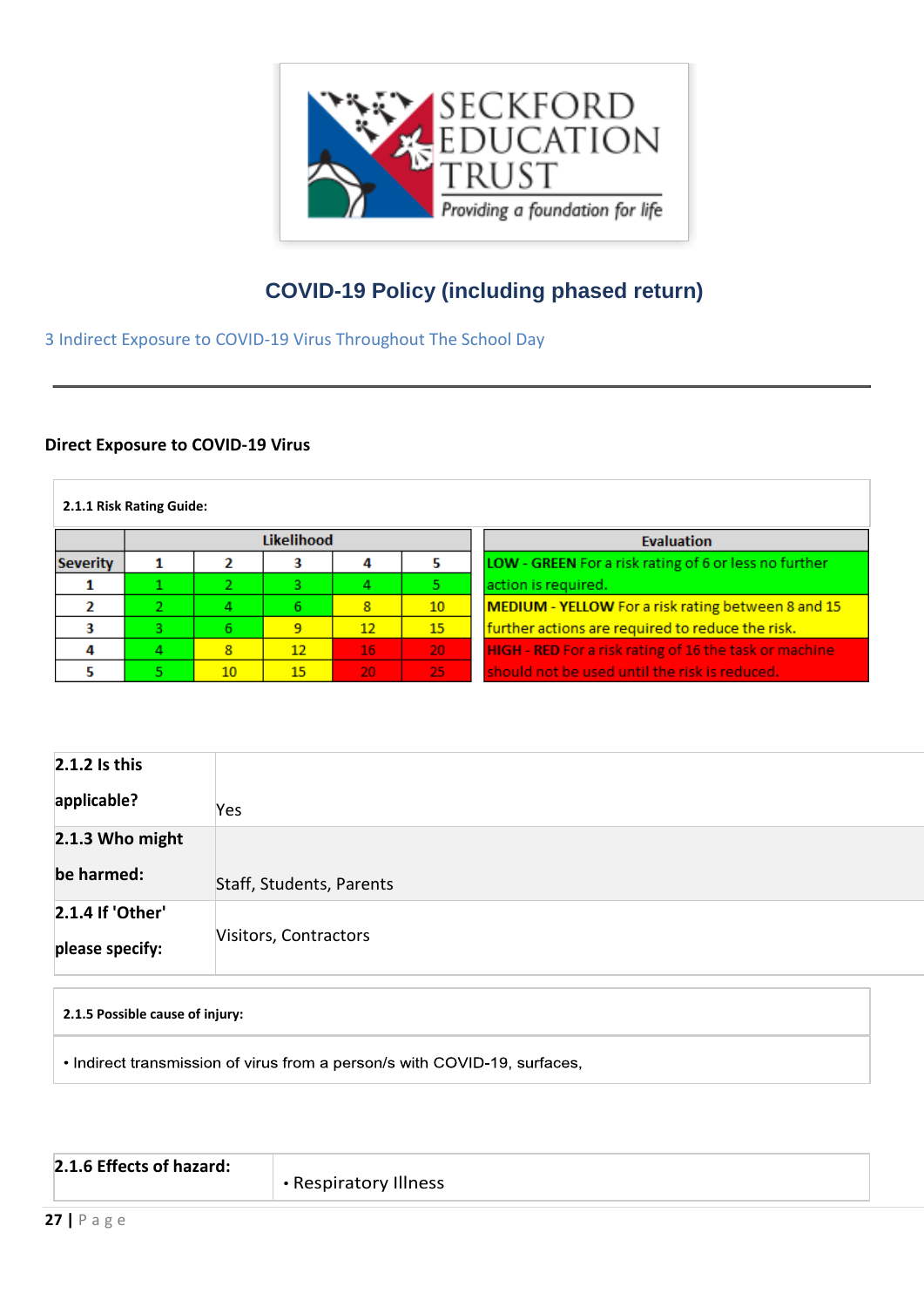

| 2.1.7 Severity   | <b>J</b> 5     |
|------------------|----------------|
| 2.1.8 Likelihood | $\overline{3}$ |
| 2.1.9 Evaluation | Medium         |

**2.1.10 Controls Measures (add in any site specific controls to the list below):**

 Student and staff arrival procedures put in place, including registration and supervision of hand washing

Identify which parts of the school will be used and close off unused parts, to reduce the amount of cleaning needed.

Clean surfaces that people are touching, such as toys, books, desks, chairs, doors, sinks, toilets, light switches, bannisters, more regularly than normal. Please refer to COVID-19 Cleaning RA and SOP.

No sharing of equipment unless it has been suitable and sufficiently cleaned in between use

Training and signage to practice good respiratory hygiene such as: not to touch face including mouth, nose, eyes and ears; Ensuring a "catch it, bin it, kill it" culture is adopted and adequate supplies are provided. Furthermore:

Make sure everyone is washing their hands with soap and water for at least 20 seconds across the school day, particularly:

- After coming into school
- After sneezing or coughing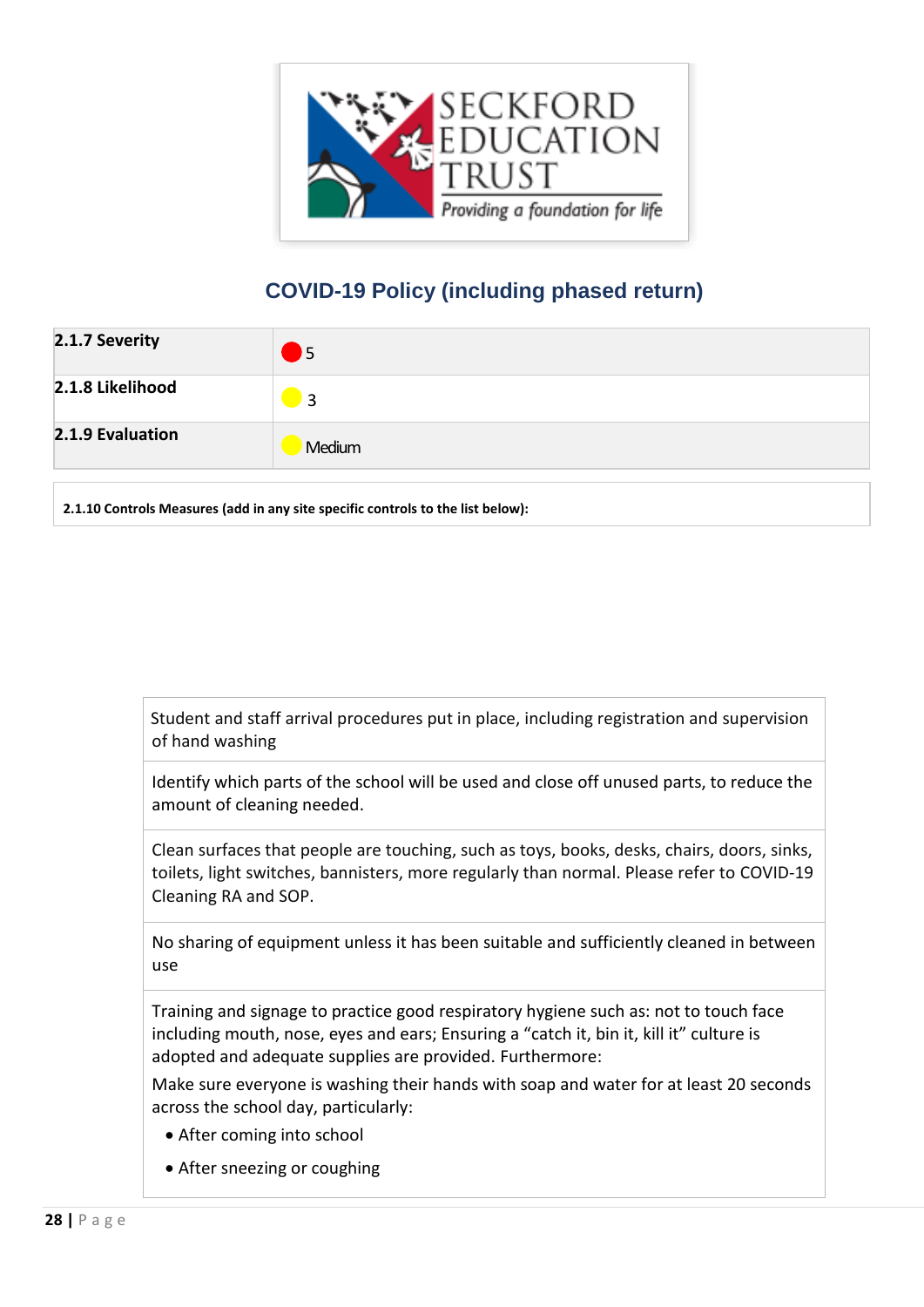

- Before and after handling or eating food
- After going to the toilet

Ensure that parents understand that agreed school uniform must be washed daily.

If parents, visitors or contractors are coming to school:

 If there'll be a queue, set out 2-metre markers on the ground for them to stand on – use tape or cones

Where allowing parents or visitors into school ensure that the Parents and Visitors RA and SOP's are followed. For any process outside of this a dynamic RA will need to be conducted and signed off by The Head of School

Remove any items that are not easily cleanable.

Make sure staff in school know that they should:

- Move Students to the medical room if they're sick
- Wash their hands for 20 seconds after making contact with the ill Student
- Set aside a room for parents/visitors and a procedure for collection of Students who are unwell, including warning others not to enter and post-use cleaning schedule

Staff, Students and Parents and Visitors are aware of Policy and Procedures through appropriate and comprehensive Training, Information (through Parent Portal and Communications), Signage and Supervision

Encourage Parent, Students and Staff to fill out Symptom form on Portals and not to come in until cleared to do so by either The Head of School (Students) or Line Manager (Staff)

Avoid any group activities that require Students to be in close physical contact with each other, such as: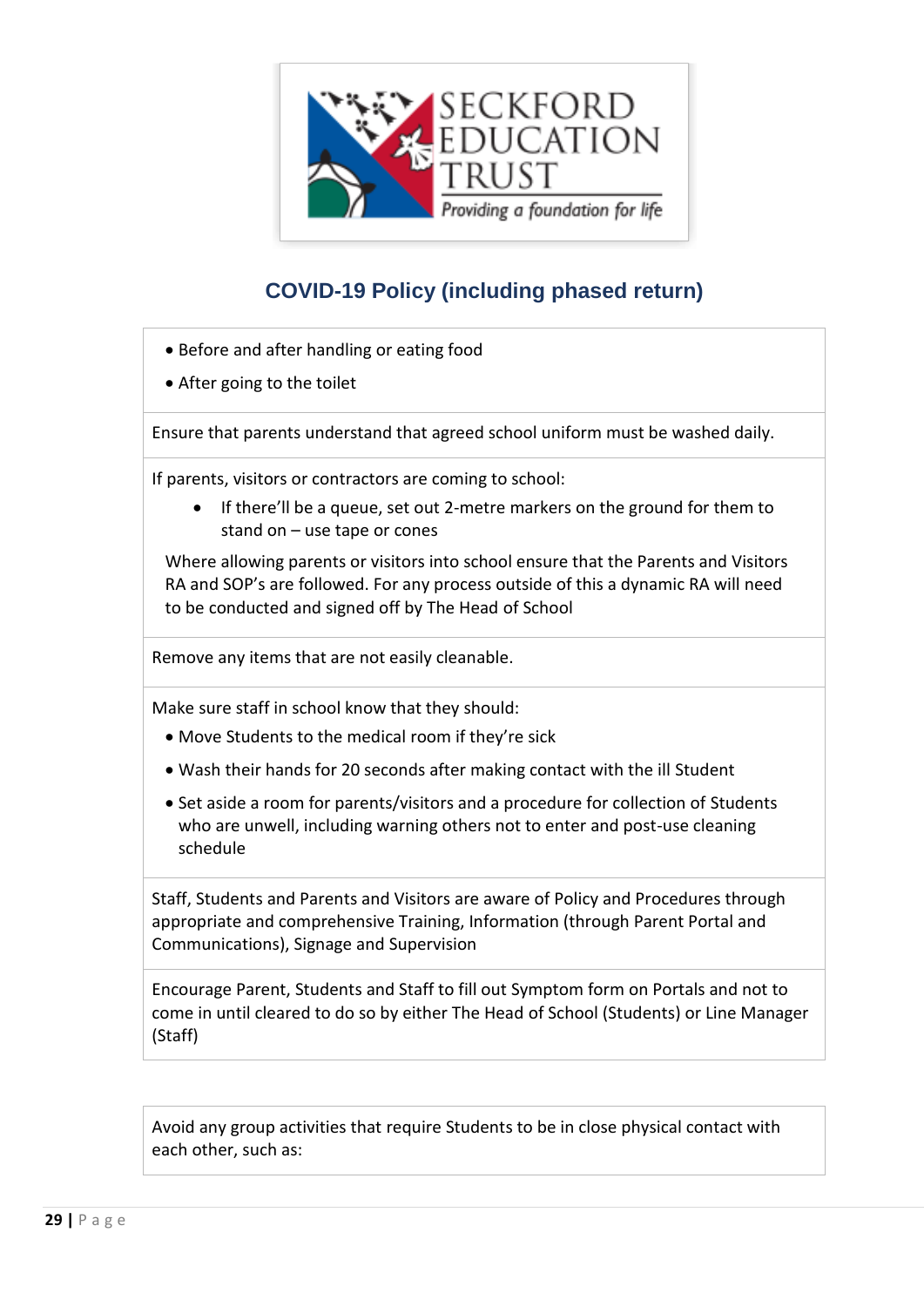

- Assemblies you could deliver these online, even for Students in school
- Certain sports and playground games

When serving meals (inc breaktime):

- Consider a grab and go or having multiple dining/service areas where possible
- Ensure Social distancing if there is a queue and remove processes that require multiple touches such as buffets

Place alcohol-based hand sanitisers at the entrance of each room you're using, including toilets, classrooms and halls.

When possible, open windows to increase air flow and ventilation.

| 2.1.11 Severity   | 5   |
|-------------------|-----|
| 2.1.12 Likelihood | 1   |
| 2.1.13 Evaluation | LOW |